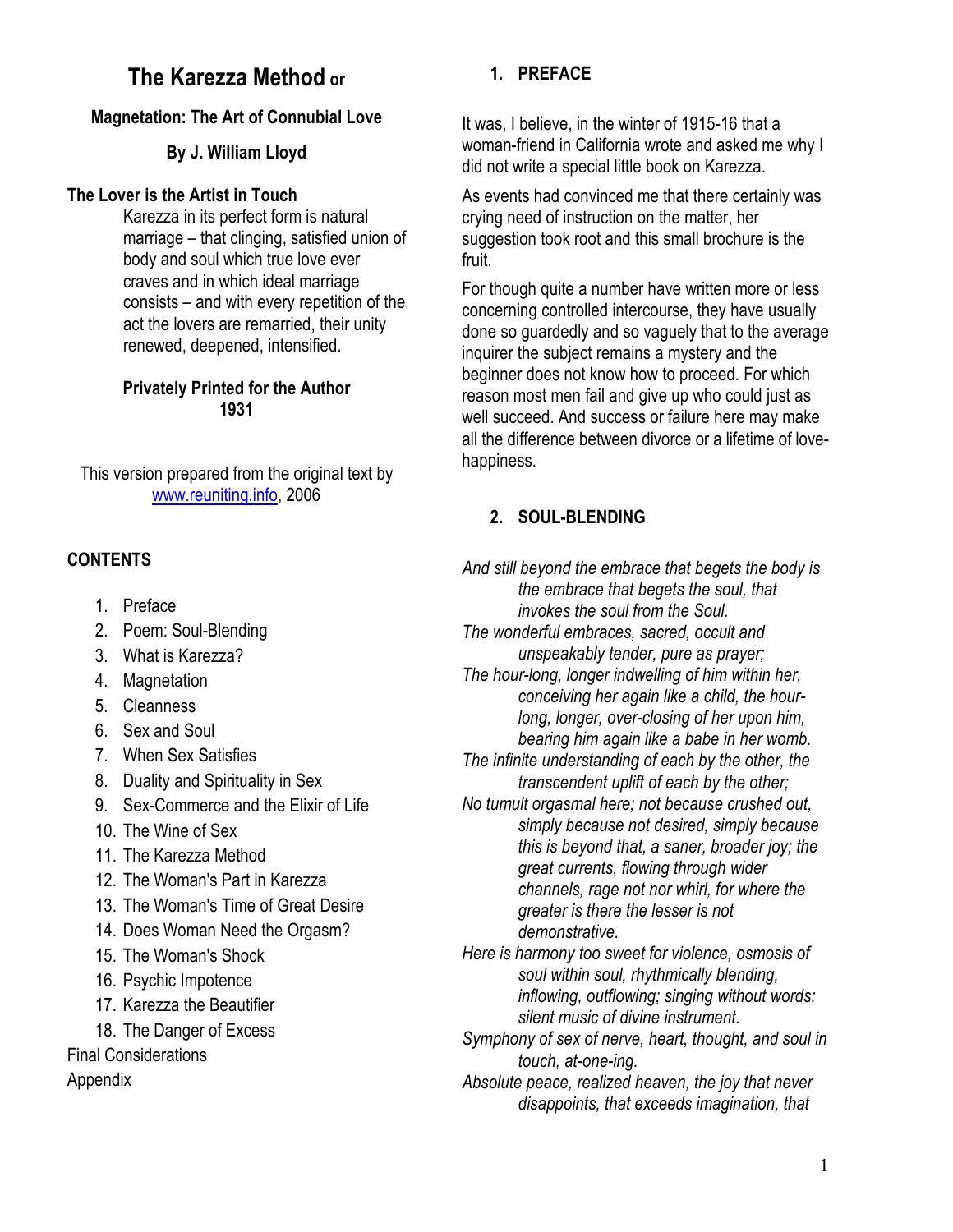cannot be described.

- The love ineffable, the inspiration of brain, the energizing of muscle, the illumination of feature, the healing of body, the expression of soul.
- Spiritual sex-exchanging; the masculine in her uttering, the feminine in him receiving, positive and negative alternating at will.
- Spiritual sex-begetting; the impregnation of each by the other with beautiful thoughts, divine dreams, high hopes, noble ambitions, pure aspirations, clairvoyant vision, the birth-bed of genius.
- The giving of each to the other to the uttermost impulse of blessing, the receiving of each by the other to the uttermost nerve terminal of body, to the uttermost fine filament of spirit.
- Not followed by exhaustion, but by days of genius, clear and exalted vision, buoyant and happy health.
- Not followed by revulsion, but by hours, days, weeks, years, a lifetime, maybe, of tender memories, clinging, affectionate longing to caress again, to be re-embracing.
- (Nay, is it not true, beyond all truth, that those who have once thus bathed, blended, soul in soul, are eternally married?)
- The embrace of at-one-ness, of expression, and purification and revivification, that incarnates the divine in the human.
- Not possible except to the pure and poetic, to true and innocent lovers, fitting, responding, liberating.
- To whom soul and body are both sacred, to whom this communion is a religious rite the most sacred.
- The embrace of the Cosmic souls, the angelmates in their heaven.
- No vision this, dear friends, no poetic metaphor merely, for lo! I have lived it all many, many times, hundreds of others have lived it many times, every member of the race shall sometime, in some life, live it.
- It is joy and truth, the joy of joys and truth of truths.

It is my hope that in this work I shall be able to give the world a plain, practical little guidebook to what I consider the most important sexual discovery and practice in all human history.

### 3. WHAT IS KAREZZA?

Karezza is controlled non-seminal intercourse. The word Karezza (pronounced Ka-ret-za) is from the Italian and means a caress. Alice B. Stockham, M.D., was the first one who applied it as the distinctive name of the art and method of sexual relations without orgasmal conclusion. But the art and method itself was discovered in 1844 by John Humphrey Noyes, the founder of the Oneida Community, by experiences and experiments in his own marital life. He called it Male Continence. Afterwards George N. Miller, a member of the Community, gave it the name of Zugassent's Discovery in a work of fiction, The Strike of a Sex. There are objections to both these names. Zugassent was not a real person, therefore did not discover it. It was Noyes' Discovery, in fact. Continence, as Dr. Stockham points out, has come to mean abstinence from all intercourse. The Oneida Communists do not appear to have opposed the female orgasm, therefore it was well enough for them to name it Male Continence, but Dr. Stockham and I agree that in the highest form and best expression of the art neither man nor woman has or desires to have the orgasm, therefore it is no more male than female continence. And a single-word name is always more convenient than a compound. For which reasons I have accepted Dr. Stockham's musical term, which is besides, beautifully suggestive and descriptive. Another writer on this art (I first heard of it through him; he deriving it from Noyes) was Albert Chavannes, who in a little book on it, called it Magnetation, a name which I coined for him. It is perhaps not a bad name; but I now think Karezza better.

Noyes' honor to the discovery has been disputed. Others, it is asserted, discovered it before him or independently since.<sup>1</sup> It is necessary to contest this.

<u>.</u>

#### KAREZZA

<sup>&</sup>lt;sup>1</sup> Since writing the above I have become acquainted with a Dr. E. Elmer Keeler, of Syracuse, New York, who tells me that he made the independent discovery of Karezza, by his own sex-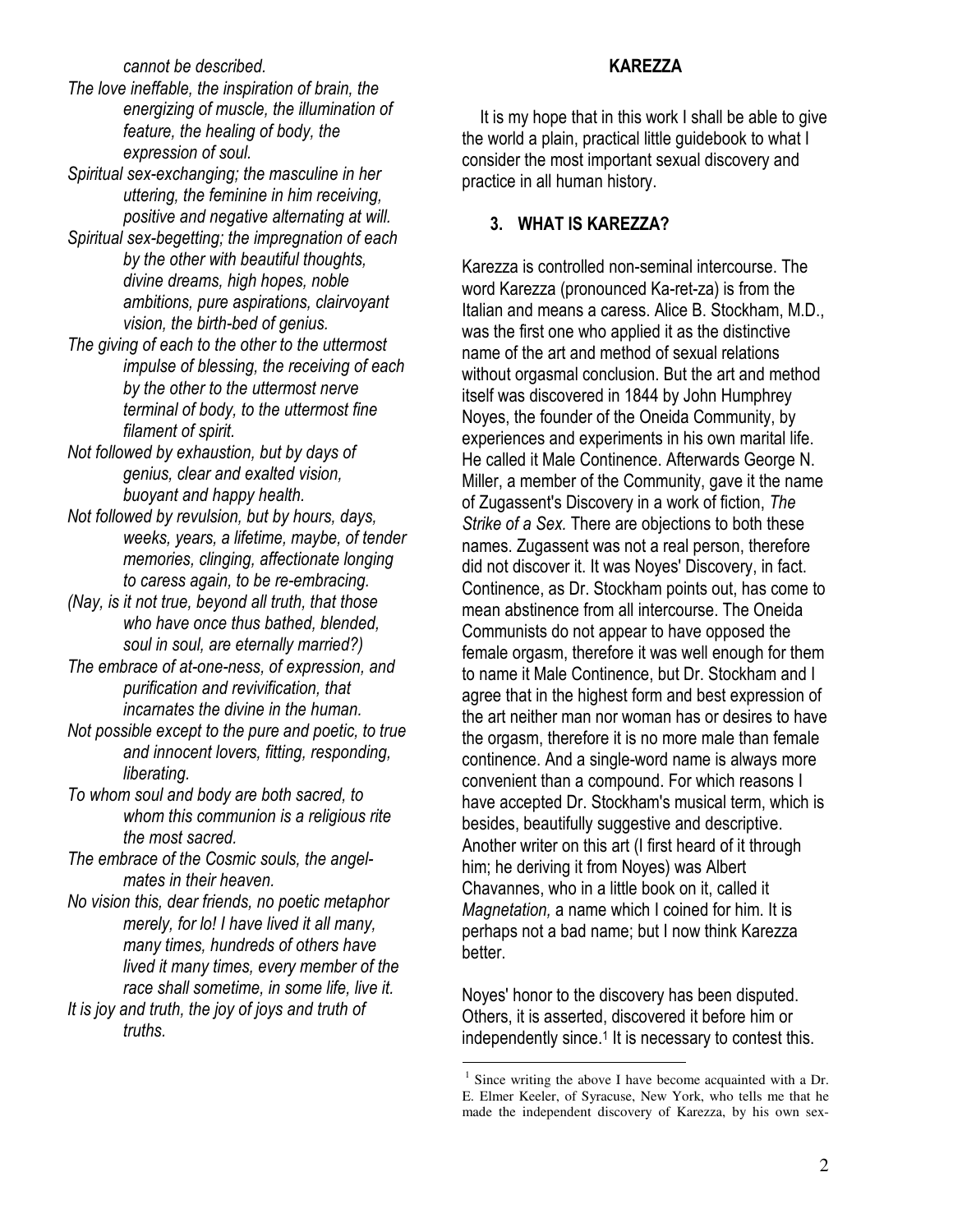Various Europeans and Asiatics probably discovered America before Columbus, but he first made it known and helpful to the world at large, therefore the honor is rightfully his. Exactly so with Noyes - he first made Karezza available to mankind in general.

His little work, Male Continence, is a model of good argument on the matter; but I believe Karezza, by Dr. Stockham, is the only book now in print which treats of it. Several other small works have appeared, but mostly they treat of the subject in such poetic and transcendental terms that the seeker after practical instruction is left still seeking. All writers, too, have tacitly assumed that the woman could do as she pleased in the matter and that success or failure all depended on the man. I regard this as a fundamental error and the cause of most disappointments. Considerations such as these have mainly decided me to write this little work. At this time of agitation on birth control, also, it appears timely. And beyond all looms the extraordinary, one might say unaccountable ignorance of it, not only of ordinary sexual students, but of practically all physicians and even the greatest sexual specialists and teachers. Actually the general public knows more about it than its educators. Thus Forel, in his Sexual Question, never mentions it at all, therefore presumably never heard of it. Bloch, in his professedly exhaustive work, The Sexual Life of Our Times, though he once mentions Dr. Stockham on another matter, has only one ambiguous paragraph in the whole book that can possibly refer to Karezza (apparently some imperfect form of it), disapproving of it on theory only, evidently, without the slightest personal knowledge, or even observation. Havelock Ellis, in the Psychology of Sex, is more instructed and favorable, but appears to have derived his knowledge almost entirely from the Oneida

 $\overline{a}$ 

Communists; not at all at first hand. And the general ignorance, indifference, or aversion, even to any experiment, among men, is simply amazing. Most men say at once that it is impossible, most physicians that it is injurious, though with no kind of real knowledge. Most women, on the other hand, who have had any experience of it, eulogize it in unmeasured terms, as the very salvation of their sexual life, the very art and poetry of love, which indeed it is, but, as most men will not attempt it, most women are necessarily kept in ignorance of its inestimable benefits to their sex.

The first objection that is certain to meet one who would recommend Karezza is that it is "unnatural." Noyes confronts this objection very ably, and it is indeed absurd, when you came to think of it, to hear men who drink alcohol, smoke, use tea and coffee, take milk, though adults, eat cooked food, live in heated houses, wear clothes, write books, shave their faces, use machinery, and do a thousand and one things which the natural man, the true aborigine, knew nothing of, condemn a mere act of moderation and self-control in pleasure as "unnatural."

They do not stop to think that if their appeal is to original or animal nature, then they must never have intercourse with the female at all, except when she invites it, is in a certain condition, at certain seasons of the year, and for procreation only. For all intercourse as a love act is clearly "unnatural" in their use of the term. How would they relish that?

These same men will recommend and have their women use douches, drugs, and all sorts of mechanical means to nullify the natural consequences of their act, with never a lisp of protest at the unnaturalness of it all.

As a matter of fact, Karezza is absolutely natural. It employs Nature only and from first to last. To check any act which prudence suggests, or experience has shown, likely to have undesired consequences, is something constantly done throughout all Nature, even among the lowest animals. Karezza is such a check. It is simply prudence and skill in the sexual realm, changing its form and direction of activity in such wise that the desired pleasure may be more fully realized and the undesired results avoided. Nothing

experiences in early manhood, and for years taught it in private lectures, both to the laity and the profession, before he learned of Noyes and his teaching – a sufficient commentary, if any were needed, on the ignorance not only of the general public, but even of the doctors, on this most important matter. Not knowing of any other, Keeler gave it the name of "Sex-communion," but defining the term as "ALL forms of sexual expression in which no emission occur," thus still leaving a need for a specific term to name the definite internal act, which Karezza as a term does.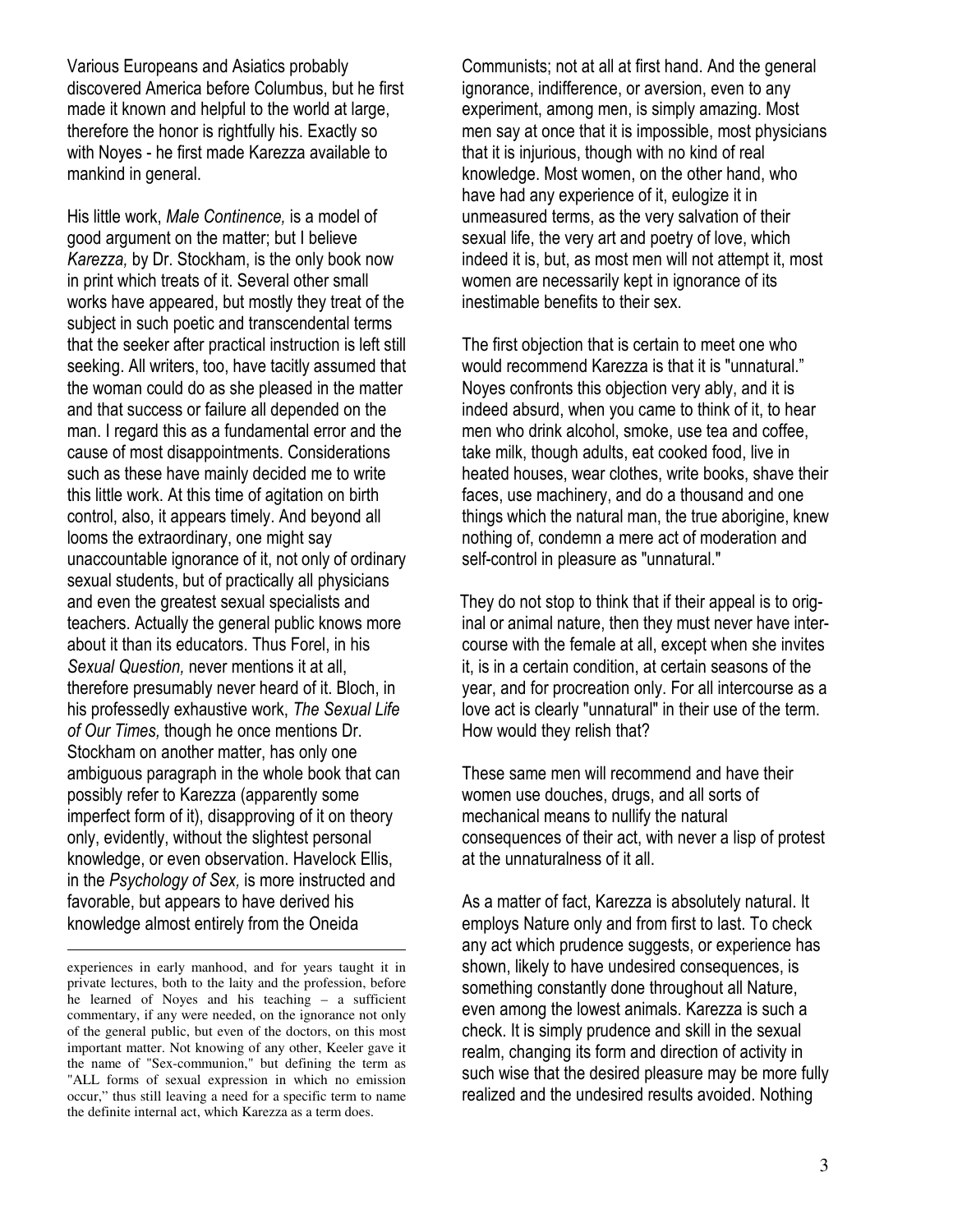more.

The denunciation of it as injurious is almost equally an expression of thoughtless prejudice. I have now had personal knowledge of it for over forty years. I learned of it from A. Chavannes, who with his wife had practiced it twenty years. It has been before the American people since 1846. The Oneida Communists practiced it, Havelock Ellis states, thirty years. I have known members of the Oneida Community. I have read all I possibly could on it, talked with everyone I could hear of who had knowledge of it; I have yet to meet or hear of a single woman who has the slightest accusation to make against it on the score of injury to health or disagreeable sensations or after effects. Three only (all with slight experience) told me they thought there was more pleasure in the old embrace; the others most emphatically to the contrary. Van de Warker, says, Havelock Ellis, "studied forty-two women of the community without finding any undue prevalence of reproductive diseases, nor could he find any diseased condition attributable to the sexual habits of the community." (Italics mine.) Contrast this with the usual sex-relation, which is constantly being accused, particularly by women, of causing all sorts of injurious and painful consequences, apparently upon the best of evidence. After twenty-five years experience, the Oneida Community, upon request of the New York Medical Gazette, instituted "a professional examination" and had

"a report made by Theodore R. Noyes, M.D., in which it was shown, by careful comparison of our statistics with those of the U. S. census and other public documents, that the rate of nervous diseases in the Community is considerably below the average of ordinary society. This report was published by the Medical Gazette, and was pronounced by the editor "a model of careful observation; bearing intrinsic evidence of entire honesty and impartiality."

Physicians freely condemn it, or express doubts of it, almost invariably with no knowledge of it of any kind. They think it should cause ill-health, therefore they say it will. It is said to cause nervousness, prostatitis, an inflamed state of organs, etc. Now we all know how much pure guesswork figures in so-called medical "science"; how often that which merely coincides is asserted to hold a relation of cause and effect. However I think I can see how, very easily, the ignorant or imperfect use of this art might lead to the above-described bad results. In ideal and successful Karezza the sexual passion is transmuted and sublimated, to a greater or less degree, into tenderness and love, and the thought is maintained that the orgasm is not desired or desirable. Now if a man, on the contrary, entered the embrace with the thought that he terribly desired the orgasm, but by the sheer force of will must prevent it; if he excited himself and his partner to the utmost sexual furore, but at last denied it culmination; caring nothing for love at any time, but for sex only all the time, I can see how, very reasonably, his denied passion might react disastrously on his nervous system, just as any strongly repressed emotion may. Just as a man who indulges in the most furious thoughts of rage, but clenches his fists and shuts his mouth tight, rather than express it, may burst a blood vessel or get an apoplexy. This may indeed be a sort of "male continence," on the physical side, but real Karezza, as I know it and would present it, is very different.

Real Karezza requires preparatory mental exercise. It requires first the understanding and conviction that the spiritual, the caressive, the tender side of the relation is much more important, much more productive of pleasure in fact, than the merely sexual, and that throughout the whole relation the sexual is to be held subordinate to this love side as its tool, its agent, its feeder. Sex is indeed required to furnish all it has to the feast, but strictly under the leadership of and to the glory of love.

It requires, second, the understanding and profound conviction that in this kind of love-feast the orgasm is a marplot, a kill-joy, an awkward and clumsy accident, and the end of everything for the time, therefore most undesired.

It requires, third, an understanding of the psychological law that all emotions are to a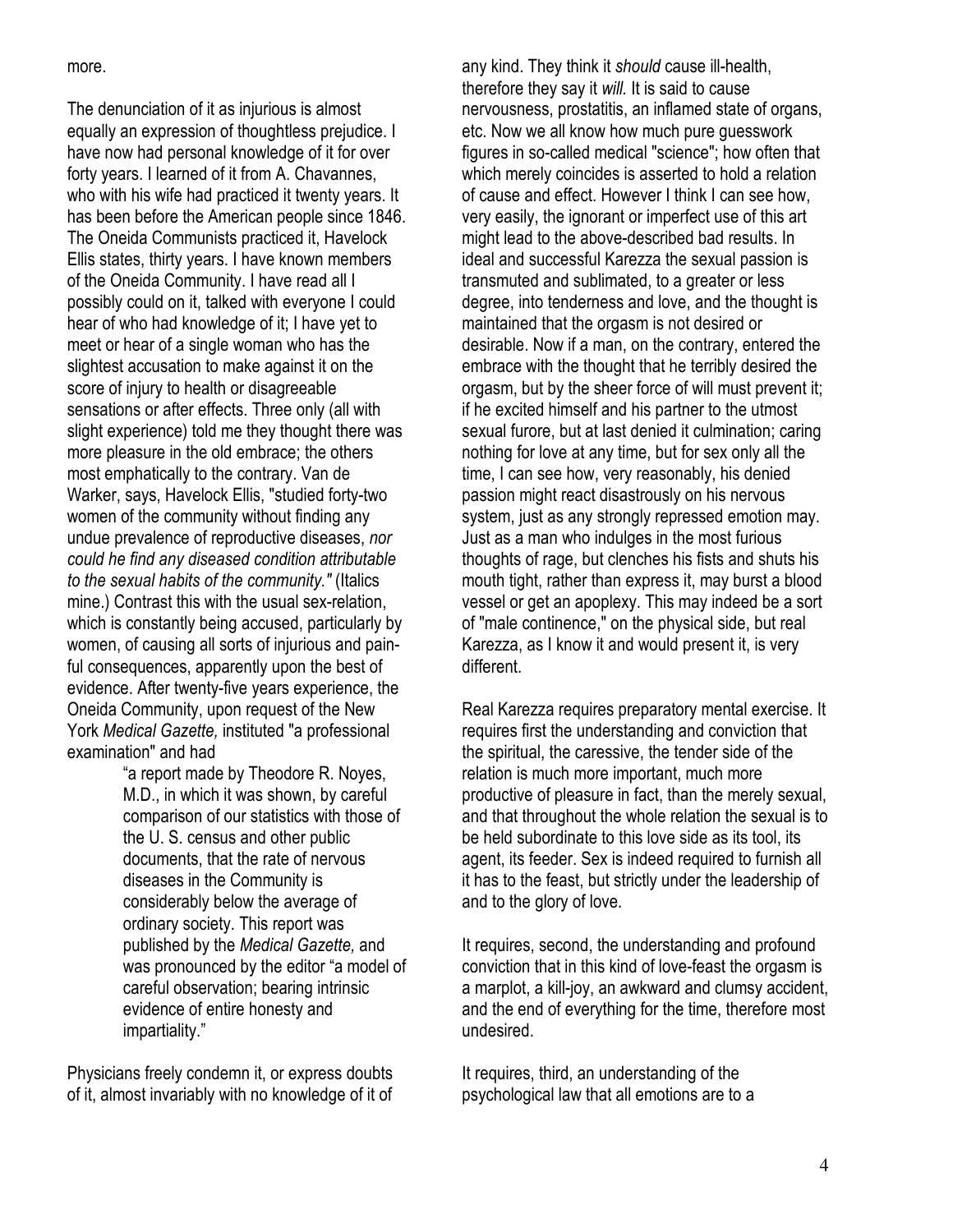considerable extent capable of being "sublimated," that is expressed in a different direction and with reference to another object than that first intended. We have all seen orators or actors first arouse an audience to emotional intensity and then direct that emotion at pleasure to laughter or tears, to love or-hate, revenge or pity, lust or purity. Taking full advantage of this law, the Karezza artist sublimates a portion of his sexual passion into the more refined, intellectual, poetic and heart-sweet expression of feeling, thus preventing it from ever reaching that pitch of local intensity which demands explosive discharge. In other words the soul, taking over the blind sexemotion, diffuses it and irradiates the whole being for a prolonged period with its joy-giving, exalting potency. This might be compared to a man who had a barrel of gunpowder where with to celebrate, whereupon instead of firing the entire cask in one mighty explosion (orgasm) he made it into fire-works for the esthetic enjoyment of a whole evening. Observe that either way all the powder would be burned, only in the second form the display covers a much greater length of time, is more refined, artistic and complexly satisfying.

Such is Karezza to the orgasm. It is art, intellect, morality and estheticism in sexual enjoyment instead of crude, reckless appetite.

Still this comparison does not do Karezza justice. When the powder is burned it is gone, but it is not at all so with Karezza. In Nature something accumulates in the organism for the endowment of the offspring. Much of man's food consists of what lower forms of life have stored up for their children - we largely live on starch, honey, gluten, seeds, milk, eggs, robbed from babies that were to be. In our own bodies also we store up a reproductive surplus to be given to our progeny. This is probably not simply one thing, but many things - love, magnetism, vital force, seed, perhaps other things that we know nothing about today, and indeed we do not know very accurately about any of these things today, but we do know that something is stored up in us, and that its presence in us makes us vivid, brilliant, beautiful, powerful, like a stimulating food. It is a life-food or life-force, intended to be

given to our children, but we also can feed on it or give it to each other. Love between a man and woman seems to be such a process of mutually exchanging and feeding on this surplus life-force. When they enter each other's aura there is an interchange of male and female food-values; the nearer they are to each other the stronger and more satisfying the exchange, and their "love" to each other is the craving for such an exchange or the thing itself, hence the craving for closeness and touch. In Karezza, both by reason of its intense intimacy and of the long time of contact, besides the peculiar fitness of the organs themselves for the work, this exchange reaches its maximum of realization - it is vital exchange in its most satisfying expression - wherefore it is really the thing for which all love is reaching, wishing.

Apparently, in the love-contact of two, some of this life-food is released in each and reabsorbed in each, but more of it is given to the other partner. Men and women in love are thus veritable cannibals and feed each on each, and each gives to the other the storedup life-food, charged with the personal qualities of maleness or femaleness of the individual sex. Apparently my lover and I may live on our life-foods to some extent, but each finds the life-food of the other the more stimulating and nutritious. In Karezza we feed each other "baby food."

Explain the process as we may, this fact is sure, that in successful Karezza the sex-organs become quiet, satisfied, demagnetized, as perfectly as by the orgasm, while the rest of the body of each partner glows with a wonderful vigor and conscious joy, or else with a deep, sweet, contentment, as after a happy play; tending to irradiate the whole being with romantic love; and always with an after-feeling of health, purity and wellbeing. We are most happy and good-humored as after a full meal. Whereas, if there has been an orgasm, it is the common experience that there is a sense of loss, weakness, and dispelled illusion; following quickly on the first grateful feeling of relief. There has been a momentary joy, but too brief and epileptic to make much impression on consciousness, and now it is gone, leaving no memory. The lights have gone out, the music has stopped. The weakness is often so severe as to cause pallor, faintness, vertigo, dyspepsia, disgust, irritability, shame, dislike, or other pathological or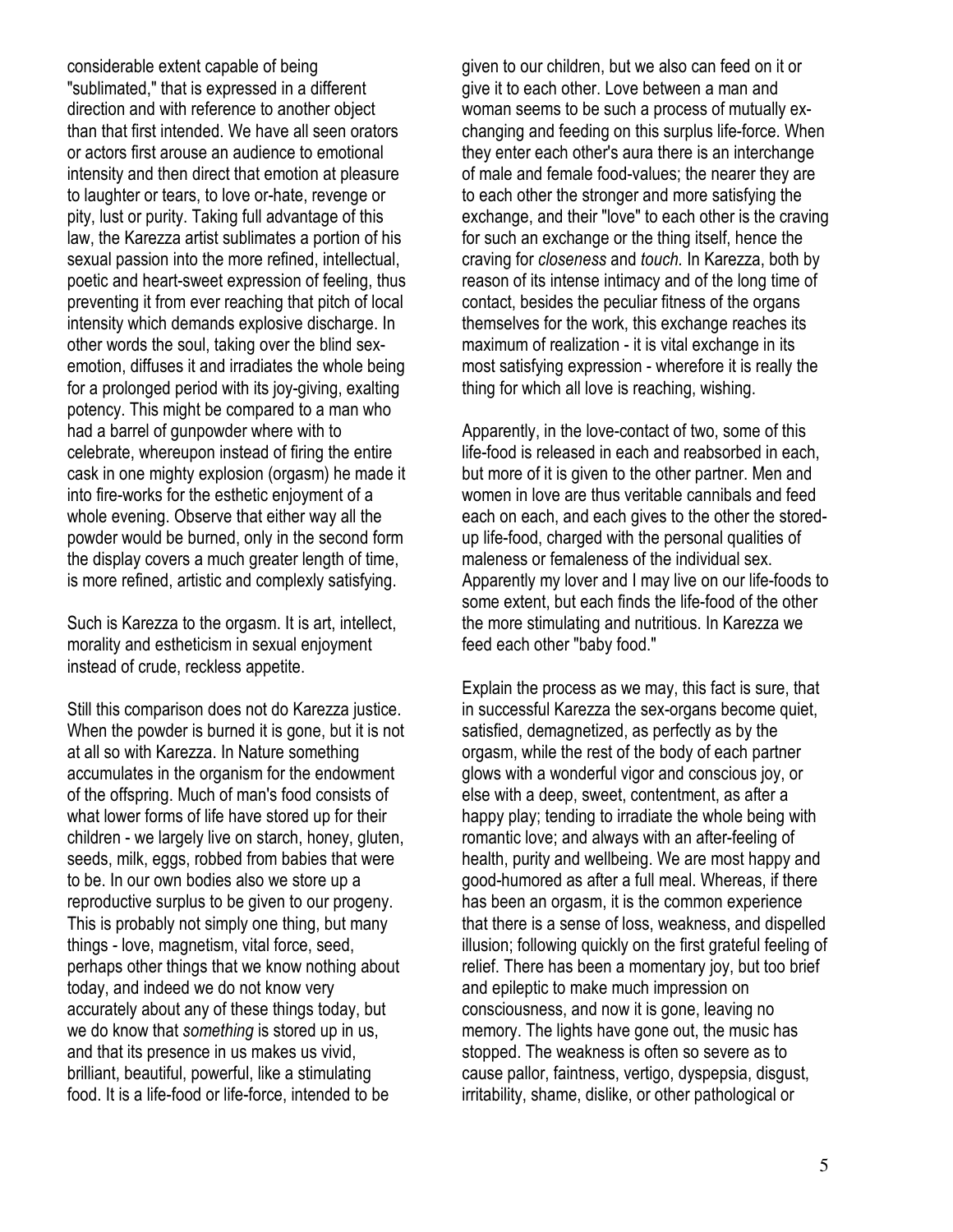unloving symptoms. This especially on the man's part, but perhaps to some extent on the woman's part too. Even if no more, there is lassitude, sudden indifference, a wish to sleep. A wet blanket has fallen for the time at least, on the flame of love. Romance drops and crawls like a winged bird.

In Karezza, on, the contrary, the partners unfold and separate reluctantly, lingeringly, kissing, clinging, petting to the last, thrilled with and rehearsing memories, glowing with an affection and admiration which they feel can never end.

It would appear that in the orgasmal embrace the life-force is thrown off with such suddenness and volume that it is quite impossible for the partner to receive or assimilate much of it, therefore most of it is utterly wasted.

For this reason, the orgasmal-embrace is a most clumsy and disappointing thing when employed as a love-embrace. Nature meant it only for propagation and its whole modus operandi is calculated to check love, defeat love, and turn love into indifference or aversion. The more frequently it is employed, the more love dies, romance evaporates, and a mere sexuality, a matter-of-fact relation, or plain dislike, takes the place of the glamour of courtship days. On the contrary, Karezza makes marriage more delicious than courtship, more romantic than wooing, and maintains an endless, satisfying honeymoon.

There is an increase of attractiveness and magnetism of each for each, a growth of satisfaction in each other's society, affection, and caressing becomes a sweet habit. Nothing else known makes the course of true love run so smooth as Karezza.

The orgasm is not always, but very commonly followed by a greater or less degree of exhaustion, perhaps extreme, but Karezza, unless repeated to excess, or practiced between the mismated, is never followed by exhaustion, but often by a delightful glow and joy in life. The usual sequel to the orgasm is demagnetization, indifference, too frequently irritability, disgust,

repulsion and a craving for stimulants, but Karezza irradiates the whole being with tender, romantic, peaceful love. This, so far as I know, is universal experience, therefore merely needs to be stated to show how healthful an influence Karezza must wield. As a matter of fact, because of the tonicity, glow and vigor it bestows on the sexual parts and its wine-like inspiration of the spirit of the partners, with no reaction, it is one of the best hygienic agencies for the benefit and cure of ordinary sexual weaknesses and ailments - leucorrhea, displacements, prolapsus, bladder-troubles, simple urethritis, prostatitis,<sup>2</sup> etc., known. And I say this from actual knowledge. I have known it to act like magic in painful menstruation and in prostatitis. But remember, I am always speaking of its exercise between those who are naturally fitted to respond and who really love each other, who honor their bodies and would not knowingly abuse them. As a mere sex-experiment it might be of little value or satisfaction. It appears to be perfect or poor, just about in proportion to the greater or less amount of heart-love involved. At least it imperatively demands kindness, tenderness, chivalry on the man's part, a pleased acceptance and relaxation on the woman's; and the more refinement, poetry of feeling and mutual romance the better - any amount can be utilized. The gross, reckless and lustful may as well let it alone - it is not for them.

As a nerve sedative its effect is remarkable. I have known it to instantly cure a violent, even agonizing nervous headache, a restful nap following upon the cessation of pain. Under a strong, gentle magnetic man, a nervous woman often falls into a baby-like sleep, in the very midst of the embrace, and this is felt to be a peculiar luxury and coveted experience. Many women call Karezza "The Peace"; others call it "Heaven." This alone is a testimony worth volumes.

S. G. Lewis, of Grass Valley, California, in his Hints and Keys to Conjugal Felicity, is especially rich in testimony to the spiritual and romantic value of Karezza, but his fine little work is long out of print.

Now I do not apprehend, from all I have seen of life,

-

<sup>2</sup> *Leucorrhea* is vaginal discharge, *prolapsus* is the slipping of the uterus, *urethritis* is inflammation of the urethra, and *prostatitis* is inflammation of the prostate gland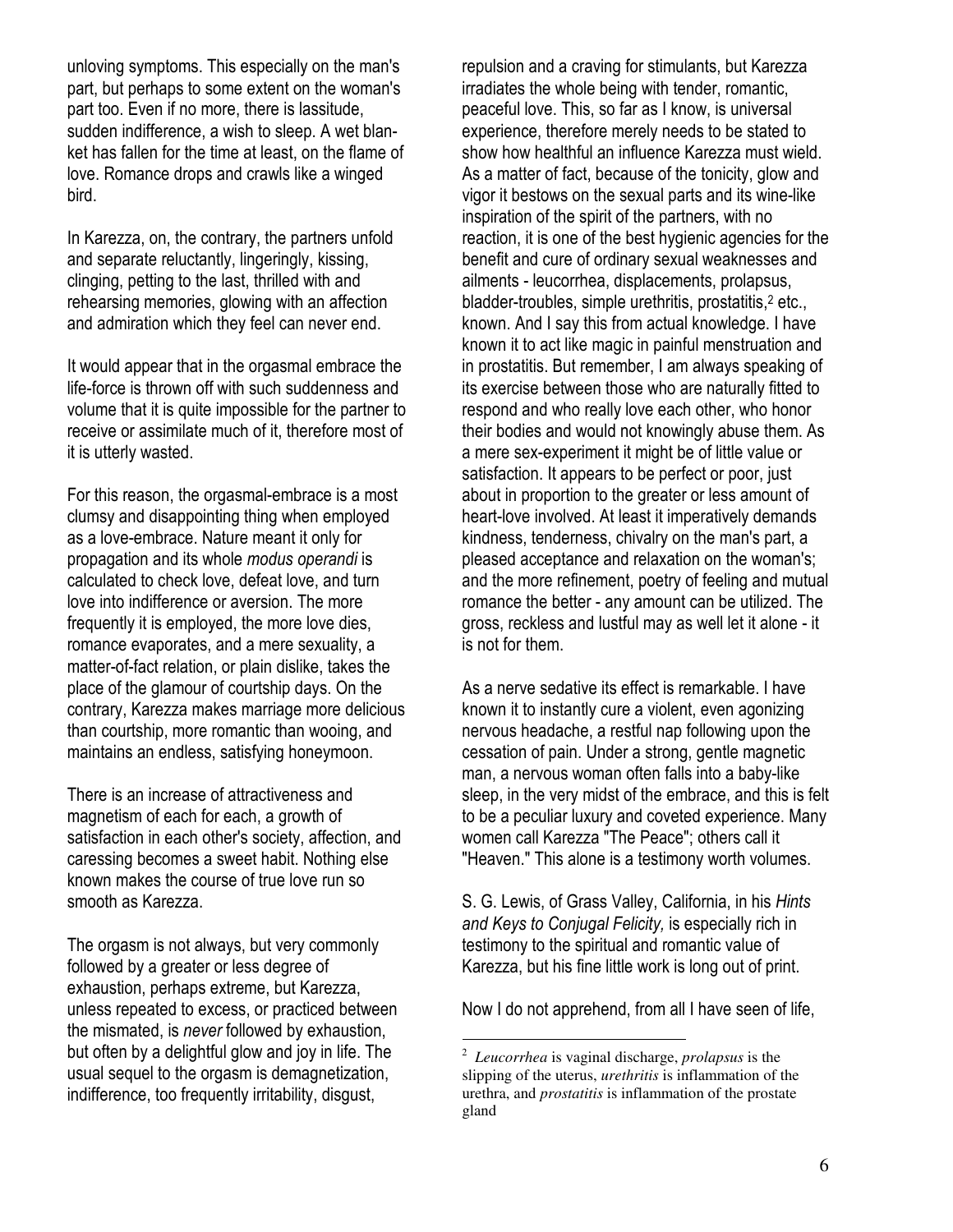that Karezza will ever come into vogue from the male side of the world. Men seem united in their dull, lethargic indifference to it. Helplessly or selfishly they say it is impossible, and let it go at that, rather than make the little effort required to perfect themselves in it. They would preferably choose, or rather oblige their women to choose, something out of the nerve-shocking, disgusting, disease-producing outfit of douches, drugs, tampons, plugs, pessaries, shields, condoms, and save them all further responsibility in the matter, although the highest authorities admit none of these resources are really safe, that is sure, contraceptives, and most of them are decidedly injurious. Only the absence of semen is safe, and that is found in Karezza and in Karezza alone. But perhaps the most clinching condemnation of these methods, to a refined person, is that pronounced by a fine woman of my acquaintance, "There is not one of these methods that does not destroy, for the woman, all the poetry of the act." Only in Karezza is the poetry fully preserved, and not only that, but made capable of development to the most refined nuances of artistic and ingenious delight. Only to the Karezza-lover is the Art of Love possible in any sense worthy of the name. All the others begin the performance by shutting off the music and throwing away the wine.

But as the Woman Movement grows I am sure Karezza will come into its own. As women learn its transcendent importance to their happiness and health, they will demand it and refuse all men that cannot supply that demand. That will be a force that cannot be withstood.

Woman is by birth the Queen of Love and will certainly assume her inheritance and control in her own sphere and realm.

### 4. MAGNETATION

As I have said, I coined for Albert Chavannes, as a title for his little brochure on this subject, the word "Magnetation." This was intended to express the theory, then so prevalent, that the thrills and pleasures of sex and love were caused by the

transmission and reception of currents of "animal magnetism," or "vital electricity," which could be conveyed by contact or passes from one human body to another, and that diseases even could be cured by the same agency, as in "laying on of hands." There has been much controversy on this matter. It has been argued by some that the "currents," the "magnetic attractions," etc., felt by the susceptible, were purely imaginary and ideological, - that the lover induced his own thrills, the patient cured himself. We may waive much of this. While today one hears very little of this magnetism, the fact remains that the presence and the touch, explain it as we may, of certain people, give us intense, vivid feelings and produce powerful reactions, while the presence and touch of others may shock, or leave us indifferent or repelled. Practically this is sufficient. This seems like magnetic action and for all our purposes we may assume that the seeming is a fact.

It is assumed therefore that ordinarily the male is positive to the female, who is negative to him, and the masculine organs are positive to the feminine organs. This may be called the normal or usual relation, but it is possible to voluntarily or involuntarily reverse this, and in most cases, between lovers in close contact, certain parts in each are negative to the contacting parts of the other, which may be positive to them. This fact, that the entire personality, in all its parts, is not necessarily positive or negative at the same time, is one important to remember, for it explains much and is like a key to the whole art of Karezza. Thus a woman may be very positive and even dominant in her love, while her body remains most alluringly passive. Or she may open her eyes and make them positive while the rest remains negative. Or she may put positiveness into the caress of her hands alone, or will it into some other part of her being, or entirely assume and play the masculine, positive part, while the man assumes the feminine. Of this more will be said later.

But in general, though the woman allures and makes herself a drawing lodestone, it is the man who takes and should take the active, positive role and is "the artist in touch." The man who would succeed in Karezza, then, must cultivate the art of magnetic touch. He should learn to think of himself as an electric battery, of which it may be said that the right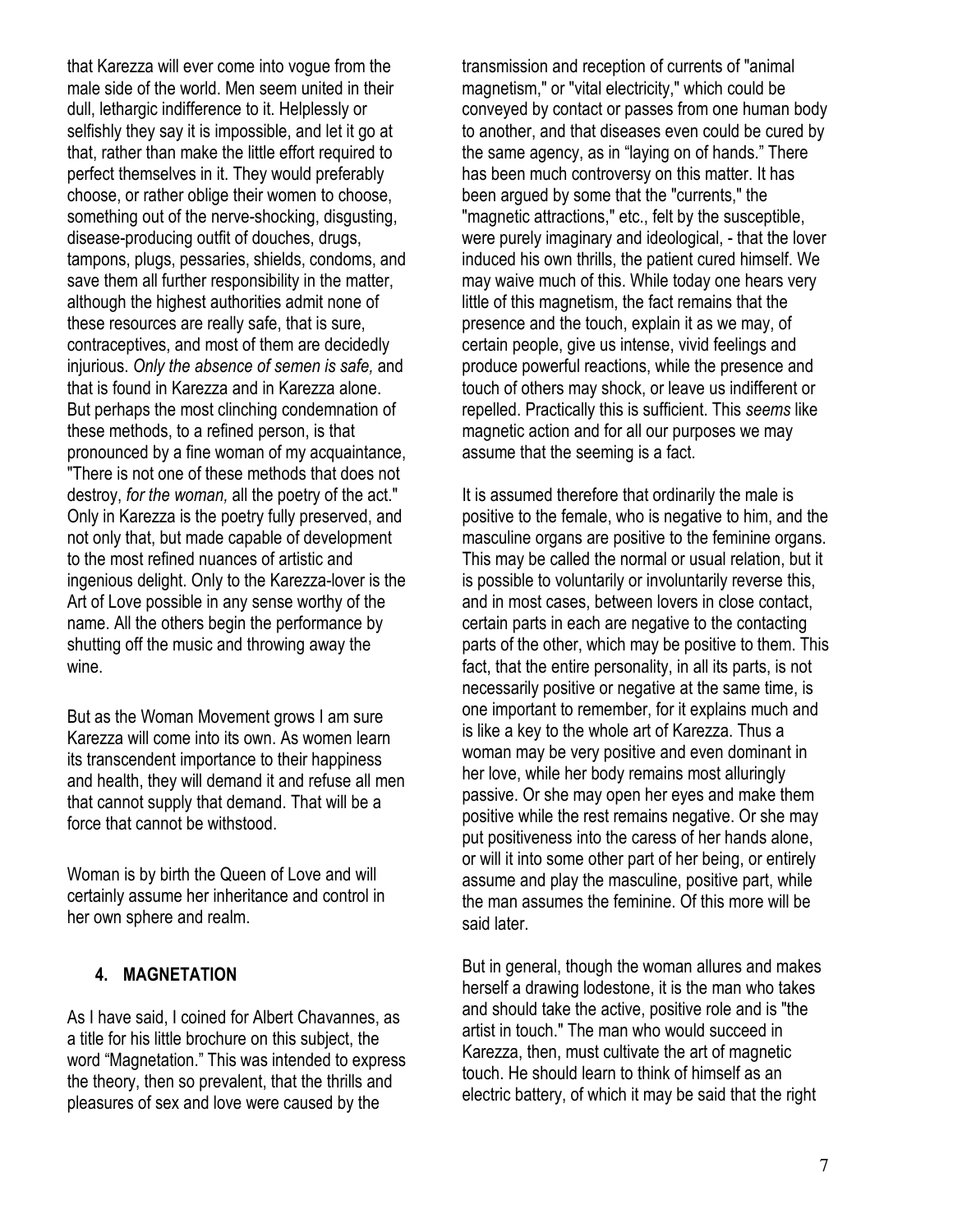hand is the positive pole (in right-handed people only, of course), and the left hand the negative, capable of transmitting to other and receptive human beings an electric current. If both his hands are in contact with someone, he must feel the current flowing from his right hand through the body he touches into his left hand, and he must learn how to reverse this and send a current at will from his left hand to his right hand. If he touches with only one hand, or one part, then he must feel that he touches positively and the flesh he touches is negative or receptive to him. He must learn to will the current he gives through the body he touches, through its nerves, to any part he wishes to electrify, to thrill or to soothe, and to feel convincingly that he is doing so. In Karezza his organs must ordinarily be felt to be positive, and the woman's negative, for the best results to both. He may even practice on himself, learning to feel his own magnetism, to test it; and how to cure various pains and ailments by his own touch.

Understand me - a man may succeed beautifully in Karezza who has done nothing of all this, nor even heard of it, because of natural magnetism and intuition of what to do, but even he would do better to consciously understand his powers and deliberately will to direct their use.

The fact that magnetic touch has been found a successful method of invigorating the weak and curing the sick, is one proof that should never be overlooked that Karezza, practiced normally, with a wise avoidance of excess, is not only not injurious, as so often claimed, but is really conducive to health. I have been told that Harry Gaze, the Western lecturer, advocates Karezza as a means of maintaining eternal youth, and personally I am convinced that nothing else known is so efficient in preserving youth, hope, beauty, romance and the joy of life.

A man should learn, therefore, to touch the woman he loves in such a way that he transmits to her a vivid electric current that thrills her with delightful feeling, while it relieves his nervous tension of accumulated surplus force. At the same time, if the parties are well-mated, she will be generating and returning, in some roundabout

way, something to him, which equally satisfies him, prevents all sense of loss, and makes him equally thrilled and happy. There is a circuit and exchange which finally perfectly balances and leaves each content.

The man who would be an artist in touch must learn to put this vital elixir into his fingertips, his palms, into the glance of his eyes, suggest it in the tones of his voice, convey it at will from any part of his body which may touch the body of another - yes, even to convey it by mere aura, invisibly, secretly, to another body, near, but not in contact. He must learn to touch with firm and thrilling strength, or with tender gentleness and restfulness. He must learn to stroke and caress with an exquisite delicacy, tactfulness and grace, suggesting music. In the actual embrace he must learn to alternate violent speed and force (yet controlled and never really rude or inconsiderate), in his movements, with touches delicate and soothing, in a contrast of symphonic "storm and peace," which may sink to absolute quietude of strong, tender enfolding.

O touch me, touch me right! she said – (O God, how often womanhood hath said!) That we two ones as one be wed, That all with all, throughout, we wed, Close, close and tender close! she said, The touch that knows, O Man! she said O touch me, touch me right! she said.

The ideal of the woman should be to apprehend with exquisite intuition every mood of the man almost before he knows it himself and to meet it with sympathy, comprehension and response - relaxing, revivifying, restraining, applauding, reinforcing, encouraging, quieting or thrilling as his need may be. She must realize that her love and admiration are really the psychic basis of the whole relation. The ideal of the man must be to manifest a glorious strength, and passion, held, as a rider would hold a mettled stallion, under an equally glorious control - to prove himself as skillful and chivalrous as heroic. Thus each will be irradiated by the glowing admiration of the other, which is the highest bliss of love.

Probably the most untellably delightful of all human sensations is to touch the flesh of a perfectly mated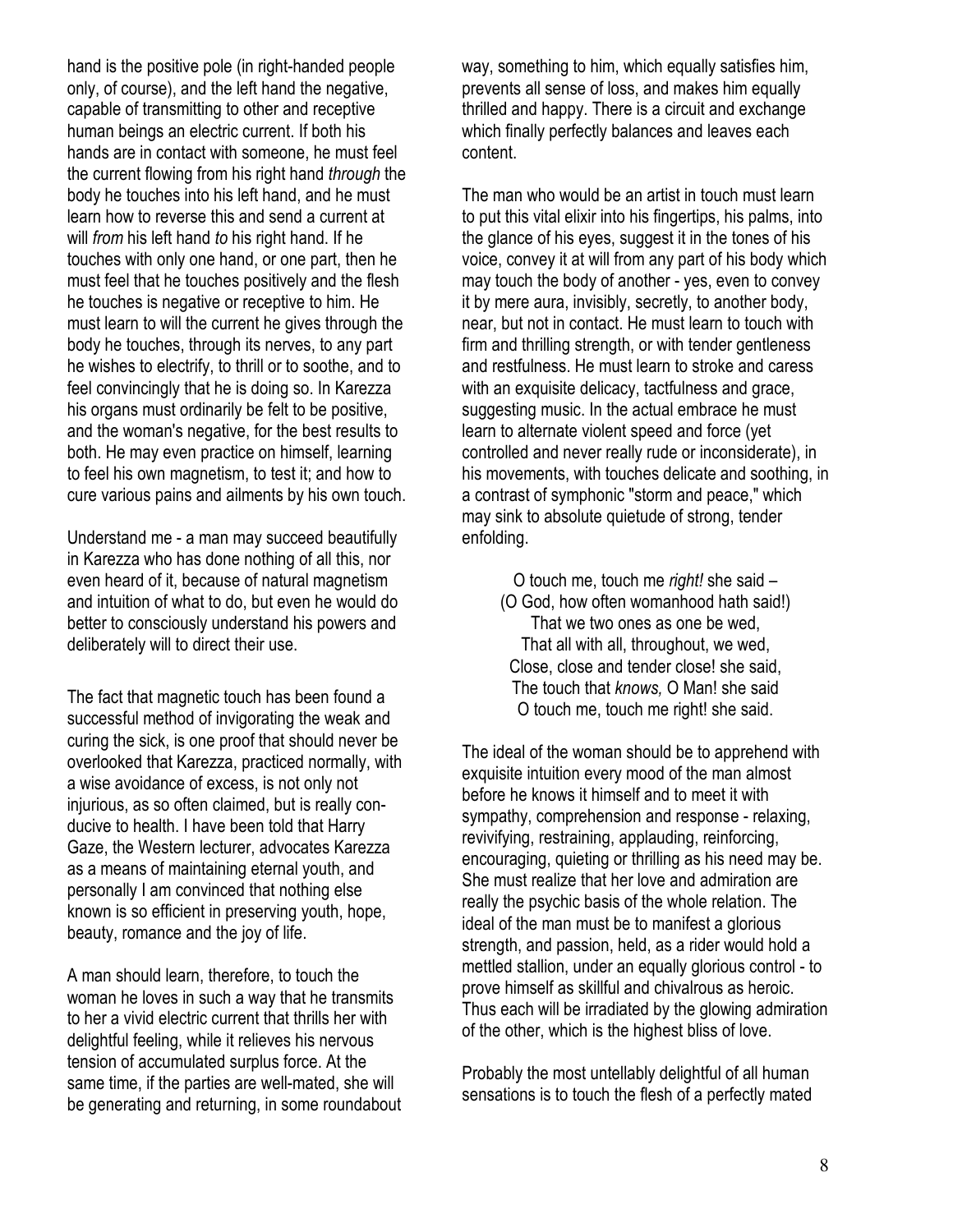lover, where the soul is innocent, the heart satisfied, and the magnetic currents seem divinely strong.

> There is so much, so much, In human touch!

# 5. CLEANNESS

Always in the sexual life there should be cleanness - that innocence, kindness, justice of feeling which instinctively prefers any sacrifice of immediate passional pleasure rather than befoul or degrade a high ideal, or to jeopardize the physical or spiritual health of the beloved, or of self, or of the tenderly considered, possible unborn.

Cleanness expresses itself in a reverent regard and considerate self-control at all times, concerning all things, thoughts, motions and relations of sex, and the conscientious use of all organs and functions in the service of the soul's ideal.

The clean may be mistaken, but whatever they do they cannot be impure.

# 6. SEX AND SOUL

Sex is very close to soul. Whoso touches sex touches the secrets and centers of life. This is the Mid-Spot, the Origin, the Crux, the Mystery. In sex the soul is naked. At the contacts of sex the soul trembles, quivers, is shaken to its midmost. The voice of sex, in its power, is as the voice of God - the most imperious and certain-to-beobeyed call known in Nature or to man.

Sex, soul, religion, morality, are not to be separated. They belong together. The first reverence we detect in Nature is that of the male for the female, of offspring for mother. There is fear elsewhere, but here are mysterious adumbrations and blendings of attraction, adoration, worshipful obedience and withdrawing respect. Sex-religion was the first religion of man and we shall never get back again to true religion until we again see God in His creative motions

and worship and reverence the soul in flesh.

Sincerity, seriousness, cleanness, generosity and liberty in sex are the foundations of morality. Where these are found we have genuine love, true relations, open souls, fearless hearts, fragrant bodies, healthy children, happy mothers, a society everywhere honest, free and kind. Where these or any of them are lacking, society rots, lies fester, men exist by crime, and shame broods like a cloud.

The agitation of the youth who blushes, trembles and stammers before the woman he loves; of the girl who melts in his arms, not daring to lift her eyes, dumb, soul-shaken, overcome by the mystery of her being and emotions - these reveal by signs ineffable the sacred seriousness of sex.

### 7. WHEN SEX SATISFIES

For all finer natures, sex relations are only satisfying when touched by moral and religious emotion - when they are serious - when they involve the depths when they inspire to the heights.

When sex feels sacred in the use it gives a divine innocence to the moment, a satisfying sweetness of recollection in the memory.

Sex is only satisfying where it is absolutely free, in a liberty made new and genuine by glad, mutual consent at every moment of its being.

Sex only satisfies when on both sides there are kindness, innocence, consideration - a love that is goodness in expression, that gives and blesses.

Sex only satisfies the finer natures when it unites souls, not merely copulates bodies for a thrill.

An atmosphere of frivolity, recklessness, mere hedonism and indulgence about sex, invariably reacts in disgust – the conscience instantly stamps this as "sin."

Sex having two offices - to unite souls and propagate bodies - there are for these offices two unions - Karezza-union for the deeper love, orgasmal-union for physical begetting. Do not make the mistake of using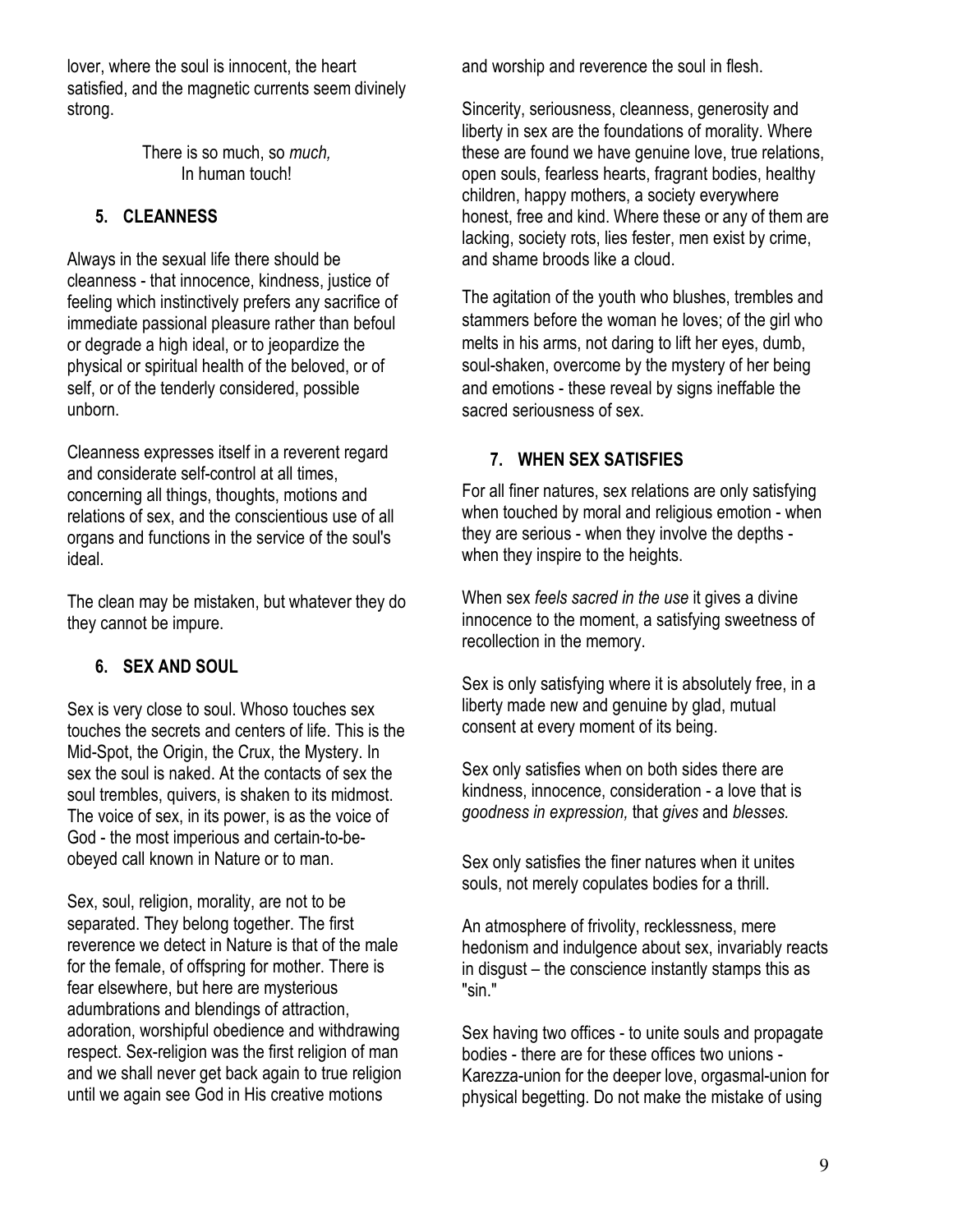the latter for the former.

But sex is also like a food, and sexual contact with vital magnetic exchange at certain not-toolong intervals, varying with different temperaments, conditions and times of life, seems necessary for health and satisfying living and is also a perfectly valid and justifying reason for sexual embraces and caresses, even where there is only innocent need on one side and tender kindness on the other, or where on both sides there is only need and kindness. There is biological reason to suppose that the function of sex to mysteriously feed and rejuvenate is its oldest and perhaps most essential function, antedating its reproductive function a long, long time.

Starting then from the beginning, the functions of sex may be read as three:

First: to feed and rejuvenate by contact-pressure (perhaps by a sort of catalysis) and a mysterious generation, interchange and mutual exchange of subtle processes and forces.

Second: physical reproduction - child-creation. Third: soul-union, the mystery of love, affection, spiritual-companionship, mental-inspiration.

In all its normal aspects sex is creative and uniting, kind and life-giving in function.

# 8. DUALITY AND SPIRITUALITY IN SEX

Unless we recognize that sex is spiritual as well as physical, we shall not understand how it is the great agent of love. For love is the uniting principle in the universe, and as all things have their opposites, that which reconciles and at-ones them, marries them, is that which we term sex. In the physical organs of male and female, sex is objectified in fixed forms, but this in only one example, and a very small one, of sex. These organs relate peculiarly to physical union and reproduction, but when we come to consider all the various ways in which sex unites and reproduces we find no limitations to these tools. On the contrary, the "duality" which philosophers

constantly recognize in Nature is nothing but the larger sex-relation and interaction. All chemical attractions and repulsions, all electrical, are sexual. But we shall not understand this at all if we think always of men and women as such, or of physical males and females when we say sex.

Physical sex-forms are often very deceptive. Some women are more masculine than the average man, and vice versa, which accounts for much of the phenomena of homosexuality. In all deep-seated friendships between those of the same external sex it will be observed that spiritually one represents the masculine element, one the feminine. And masculine women normally love and marry feminine men. And when such come together, while his physical sex is male and hers female, so that physically he may impregnate her, she is spiritually male and may spiritually impregnate him and beget spiritual children in his brain and soul (that is, thoughts, ideals, purposes, emotions) that change and rule his whole character.

But the complexity by no means stops here. Each person is dual in sex, both in body and in each organ and part. We still remember our divine ancestry, still are androgyne and hermaphrodite. And this is not only so, but it is variably, changeably so. Sex alternates and plays through us all the time, partly involuntarily, partly as we will it. It varies even with difference in weather, food, fatigue, health, and all external impressions and internal evolutions. Thus one listening to an argument may be altogether negative, receptive, feminine in mind, till some word or thought changes the mood, and then, instantly, positive, projective, masculine - this change of mental sex possible, in the same person of either physical sex, within a few moments of time.

This has a very practical relation to Karezza. In its long, blending, intimate embrace of body and soul a great deal more than the more obvious sex-organs and functions are concerned. A similar sexual interchange takes place between all corresponding parts of body and mind, every function and every thought. Thus while her pelvis may be feminine to his, her bosom may be masculine to his breast; his hands may be more masculine than hers, but her mouth and tongue more positive than his. His intellect may be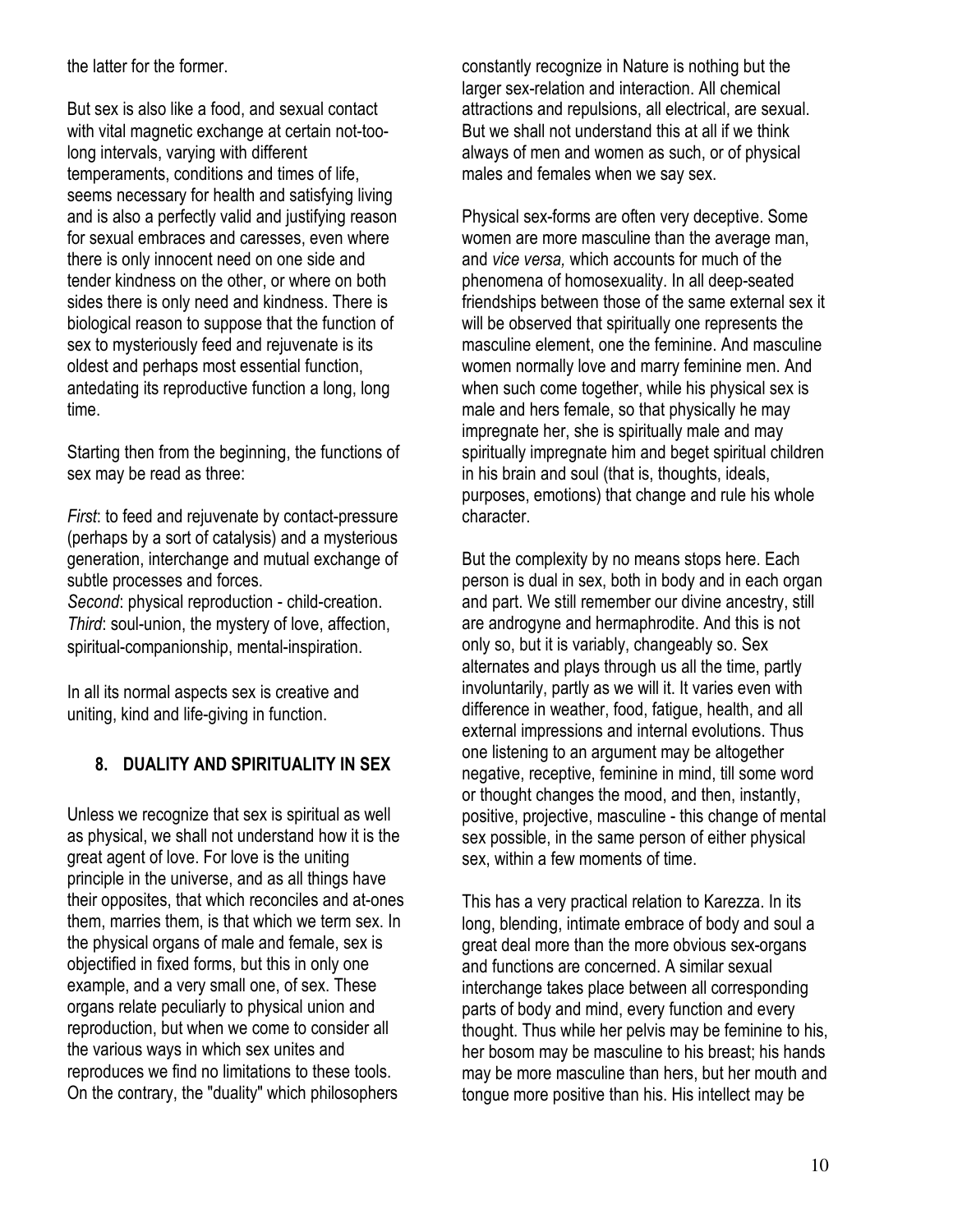dominatingly masculine to her mind and yet in emotion and feeling she may control. And this may at any moment be all reversed. And this may be true not only of regions, but of small parts of regions, single muscles or nerves in one being masculine or feminine, according to health or stimulus, without regard to the possibly opposite condition of the surrounding parts. So of every thought, emotion or word. Could anyone view the two lovers physically, I fancy he would see streams of sex-force flowing from each to the other from every part, eagerly received, drunk up and returned, till it would be hard to tell which one was the most masculine or feminine. If the streams of magnetism were objectified to the eye, they would appear like filaments, making the two forms appear to be literally sewn and tied, netted and interwoven together by innumerable millions of little threads of electrical love and commerce. No wonder love is called "attachment."

But more than this - an unconscious change of mood or thought, or a conscious effort of the will, can reverse the sex of any part and make that instantly feminine which before was masculine, or turn feminine to masculine. This may be done skillfully and with delightful effect by those trained in sex-expression. The sexual motions and magnetisms, the touch of the skin, of the hands, the glance of the eyes, the kiss of the lips, the tones of the voice, all these can be instantly reversed from a tender, yielding, clinging, drawing, appealing receptiveness to a bold, positive, thrilling bestowal of vital force. It is plain, then, that the more points on which two lovers are unlike, yet capable of easy and loving exchange, the greater their capacity to give each other joy.

Those who aspire to sexual genius and mastership should take deep note of this, for it is very important: One's power to give sexual joy and satisfaction depends upon one's power to give one's partner a cup for every stream and a drink for every thirst - in other words, to give sex- force where the partner's desire is to receive, and to receive sex-force where the partner desires to give. All this can be learned and acquired, just as other controls and other self-directions can be acquired. It is simply tact and adaptation in the

realm of sex. The woman who can be sweet, yielding, tender, receptive to the man when he is sexually virile and strong, and motherly, helpful, executive, when he is dispirited and weak, has vastly more sexual charm than one who can only be timid and passive, or who is always assertive and manlike. And the more easily and skillfully these changes can be made in the same embrace, to meet differing moods, exercise different desires, and to prevent monotony, the longer the embrace can continue, the greater its benefits and joy. Karezza is exactly like music - it may be only a rude monotonous rhythm, or mere chant or refrain, or it can attain any perfection of harmonic or symphonic complexity and execution. The character and individuality of the players, their natural genius or "ear" for the changes, and their acquired experience and skill being the determining factors, together with the quality and "tune" of the instruments themselves. Genius in sexual expression is just as normal and certain of occurrence as any other, and some day artists in love will be known and recognized as such – nay, even today, under all our incubus of repression and Grundyism, they are known and admired.

And it will be recognized that the sexual organism, strung with its vibrating and, delicate nerves, is an instrument more perfect than any violin or harp, capable of as exquisite harmonies under the touch of a master. Yet, even as the perfect music is not that which the mere perfection of technique produces, but that into which the true artist breathes his passion and his life, so it is with sex. It is not simply the man of training, the one who knows how, but the man who loves his instrument, and throws the passion and enthusiasm of his soul into the expression, who elicits the divine melody.

All art demands the lover, and sex-art is the art of the lover.

#### 9. SEX-COMMERCE AND THE ELIXIR OF LIFE

I believe that sex runs through all life, animal and vegetable - perhaps through the inorganic world also. And that the sexes are cannibals, feeding on each other - the sexes are food to each other.

I believe that both sexes are in the simplest uni-cell.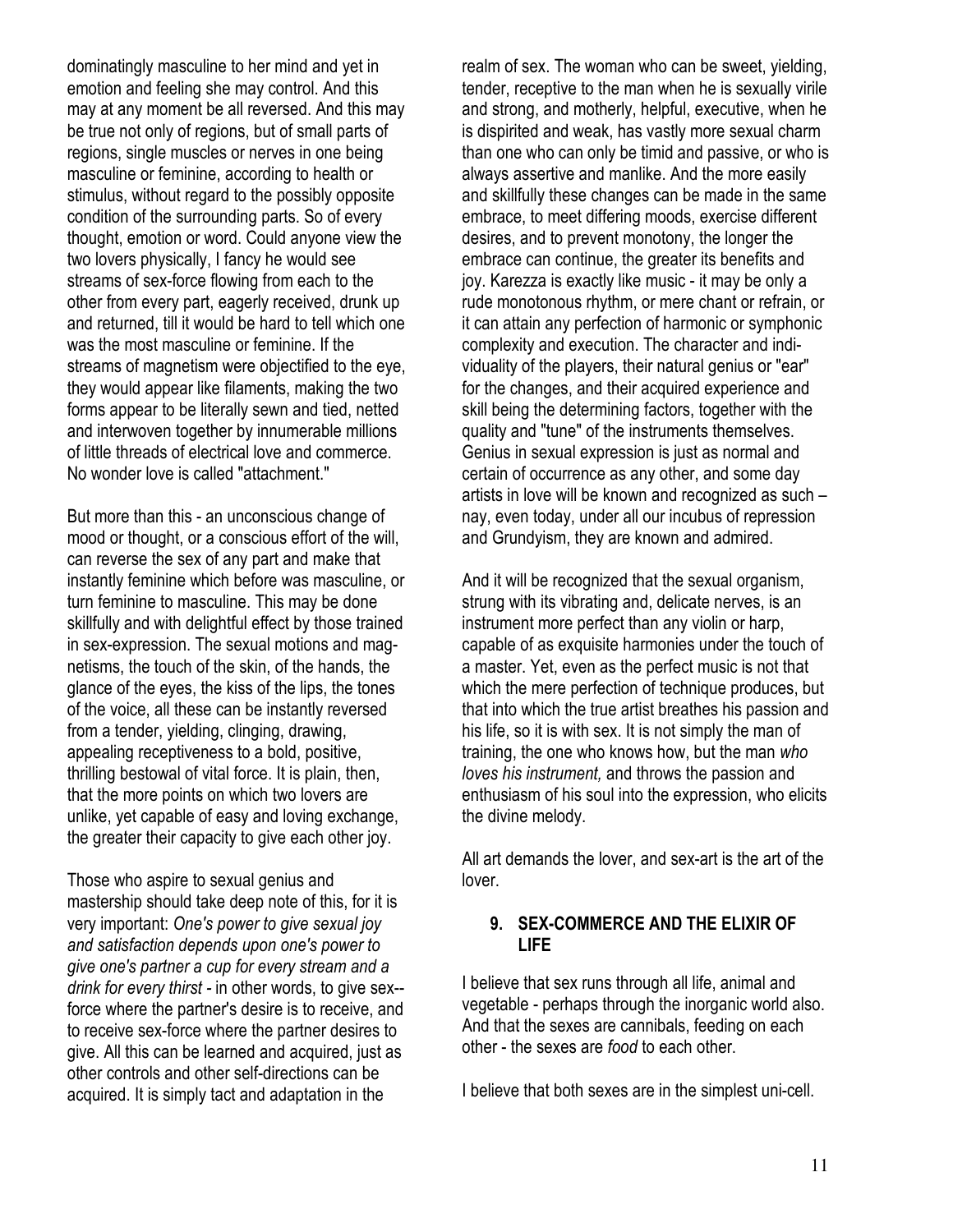That, afterwards, as life evolves, there is a tendency to a division of labor - to separate the sexes into two persons, but that always the two sexes are more or less in one - always the male is part female, the female part male in varying degrees of more or less.

I believe that the processes of life require as an essential a frequent, if not constant, interchange of maleness with femaleness. I believe this takes place within the organism constantly and in proportion to its perfection there is beauty and health. In every cell there is this interchange, and between different cells of the organism there is such an exchange.

But just as in-and-in breeding finally "runs out" the strain, and leads to deterioration, so in-and-in exchange of maleness and femaleness - really the same thing - leads to deterioration at last, though many things may assist to delay and postpone the process - change in nourishment, in environment, etc.

Therefore the maleness of one person needs exchange with the femaleness of some other person; the femaleness of one with the maleness of another.

Homosexuality bases partly on the fact that this exchange may be effected, with more or less satisfaction, sometimes, with persons of the same sex (who, as both sexes are in one, are more or less persons of the opposite sex also) but this too is a form of in-and-in exchange, therefore the normal and best exchange is with persons whose sex is visibly and predominantly opposite to one's own. Man normally goes to woman, woman to man. And even here very opposite temperaments are usually preferred, the smooth by the hairy, the red-headed by the black-haired, the fat, by the lean, etc., because these have existed under very different environments, have fed on different nourishment, which they exchange through sex, and, so still further put away in-and-in exchange and complement each other's lacks - Nature always seeking an equilibrium and redistribution of elements in alternation.

This exchange and mutual feeding can be effected in any way in which the sexes can come into each other's aura, but it is most easily effected by touch, and most perfectly by the complete union of Karezza. The sexual orgasm having an entirely different purpose, that is, not the nourishment of the two individuals concerned, but the transmission of life and nourishment to another, a new and third organism starting from these two, tends rather to defeat and prevent the nourishment of the two, and is normally limited, usually, to propagation. To indulge in the orgasm frequently, as a mere pleasure and indulgence, is to create a vice - salacity.

I do not pretend to know what this sexual food is. We may theorise that it is a "flux of electrons," a "current of corpuscles," "hormones," or what not - who knows? - but its effects we may see. The thrill, the vigor, the brilliancy, the glow of lovers; the "illusion," the "glamour," the "romance" of love we all know. This means swift exchange and joyous feasting. Suppose we call this food the Elixir of Life?

But the mere suggestion of this sexual exchange seems to marvelously quicken and benefit even the inward in-and-in exchanges. Thus reading a love letter, or a love story, handling a keepsake, thinking of a lover, and a thousand other such things, may benefit the whole being by sex suggestion.

There are those who claim that the cells of the animal organism go to seed and that each one of these little molecules, or corpuscles, go to the ova or spermatozoa to represent that cell in the new organism to be formed by reproduction, so that the essence of everything in the parent organism may be in the offspring. And there are Karezza-ites who explain the thrill and exhilaration of Karezza by claiming that during its exercise these vital seedelements, not being thrown off by an orgasm, are thrown, instead, into the circulation again and become a nerve food and cell-elixir; perhaps leading to the return to the germ or sperm of new seed-elements more vivified and electric than before. And that this explains why the mere autosuggestion of love, above alluded to, if intense enough, by somewhat the same process, seems to vitalize like Karezza.

This may not ultimately prove scientific, but I am in-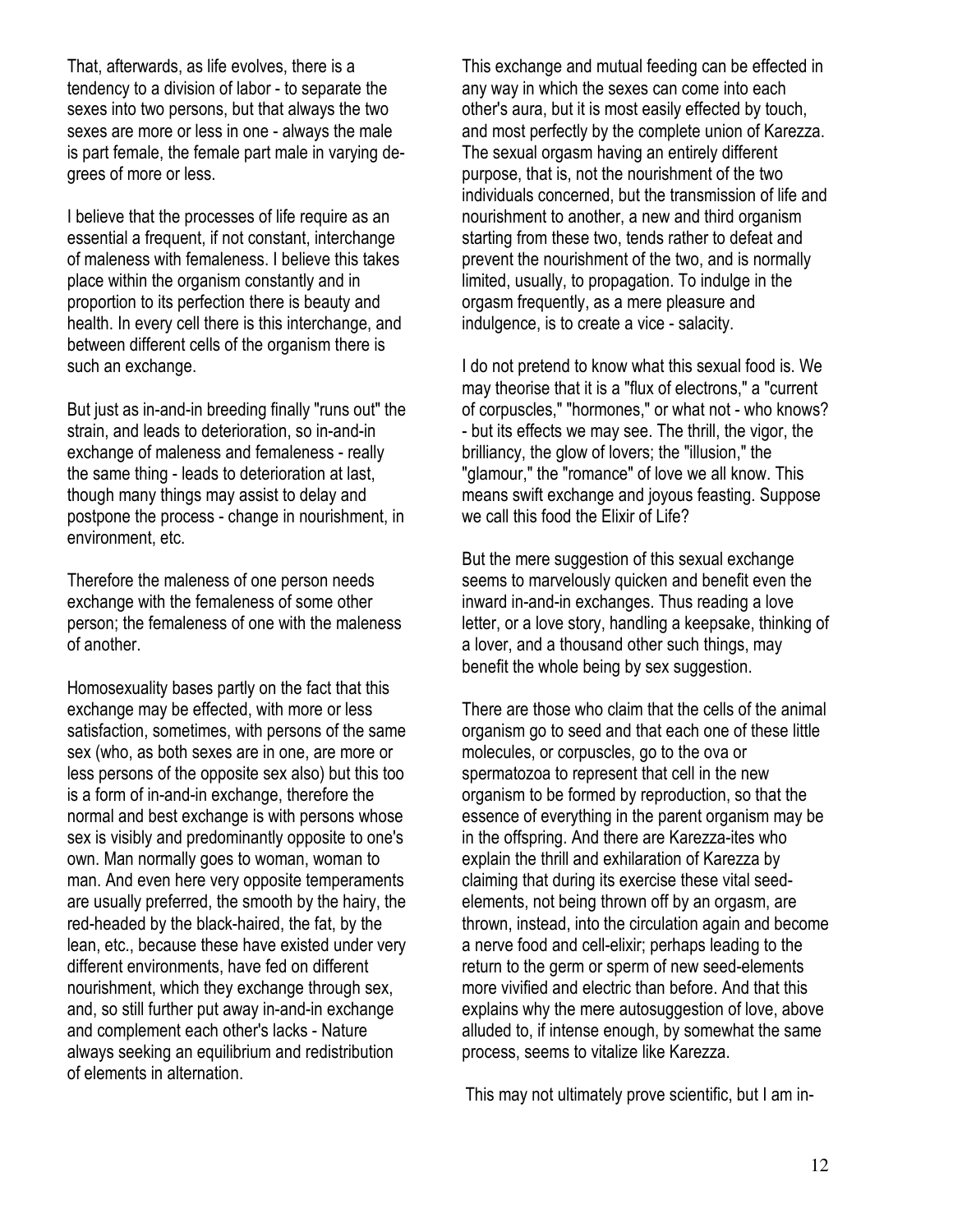clined to accept it and reconcile it with the preceding - to believe that love is a process of self-feeding and redistribution of elements within the organism as well as of mutual feeding and exchange between lovers.

And I believe that all human love that naturally seeks expression in embracing is, at least largely, moved by and based upon this human need of vital exchange and sexual rejuvenation.

Moreover, morally, we need to recognize that this desire of the sexes for hugging, kissing, caressing, contact, closeness and the most pressing and intimate touch, is not vicious or suspicious, but a physiological, a *food* desire. One needs meats of sexual touch, just as one needs meals of food, only not so often. The fullest life cannot be lived without them. However, there can be sexual gluttony, just as there can be food gluttony. And there can be foul, poisonous, unhealthy sexual touches and contacts, just as there can be poisonous, foul, unhealthy viands. Intelligence, selection, self-control, refinement, hygienic wisdom and education, and a sensitive conscience, are needed with both. But neither should be regarded from the attitude of prejudice or mere sentiment, or convention, but from that of science, common sense and the ideal.

#### 10. THE WINE OF SEX

The sexual elixir, essence, magnetism, whatever it is, in the human blood, is the true natural stimulant and joy-giver of life. It is this that gives the "illusion," the "glamour," the romance," the "blindness," the "madness," the "thrill," and all the rest of which the lore of love tells us. All other stimulants are artificial - this one is absolutely natural; all other stimulants are poisons - this one is food; all others have reactions, are finally narcotics and depressants - this one has no reactions; reaction only appears in its absence, when it is lost or wasted.

It is courage, wit, sparkle, radiance, imagination, high spirits, enthusiasm, creative-passion, religious fervor - everything that lifts life above the clod and the monotonous levels. It is the

inspiration, directly or indirectly, of almost every poem, song, painting, or other work of art. It has led more men to battle than any bugle note or national peril. It is the great kindler and sustainer of ideals.

Very few understand this or realize it sufficiently. It is commonly observed how lovers glow and radiate and move in an enchanted world; but this is all attributed to love itself. On the contrary, it is the wine of sex that gives love its enchantment and divine dreams. This is easily proven by giving lovers unrestricted license to express their transports. No sooner have they wasted the wine of sex by reckless embraces - often a single orgasm will thus temporarily demagnetize the man though they love each other just the same, as they will each stoutly assert - the irresistible attraction and radiance and magnetic thrills are gone, and there is a strange drop into cool, critical intellection or indifference, or perhaps dislike. But as the wine of sex reaccumulates and lifts again in the glass, the old magic and charm reappear.

And in this is a clear natural lesson as to the inestimable value of this elixir in human life and in the ethics of the love-life itself. The one thing that makes life worth living is not its cold facts, but the romantic glow and glamour with which a vivid and kindled imagination invests them, and any manner of conducting the love-life which can create and maintain this zest and charm at its highest is clearly the ethical one. Ascetics, perceiving only that the sex forces give inspiration and that orgasms waste them, and wrongly arguing that in sex life sexual waste is inevitable, teach that the sexes should avoid each other and turn all sex forces into channels of ambition, public service, religion, etc. This is like telling a man that he should give all his money for the public good, but should avoid earning any; fails to recognize that it takes sexual consciousness, sexual association to develop sexual force. Others, going a step further, getting a glimmer of this last, urge that the sexes associate, but Platonically only. These fail to see that to hold a delicious cup constantly to the lips of a thirsty man and yet forbid him to drink, is to waste his force in needless cravings and foolish battles to subdue them and finally usually ends in failure and a sickening sense of guilt.

On the other hand, to have frequent orgasmal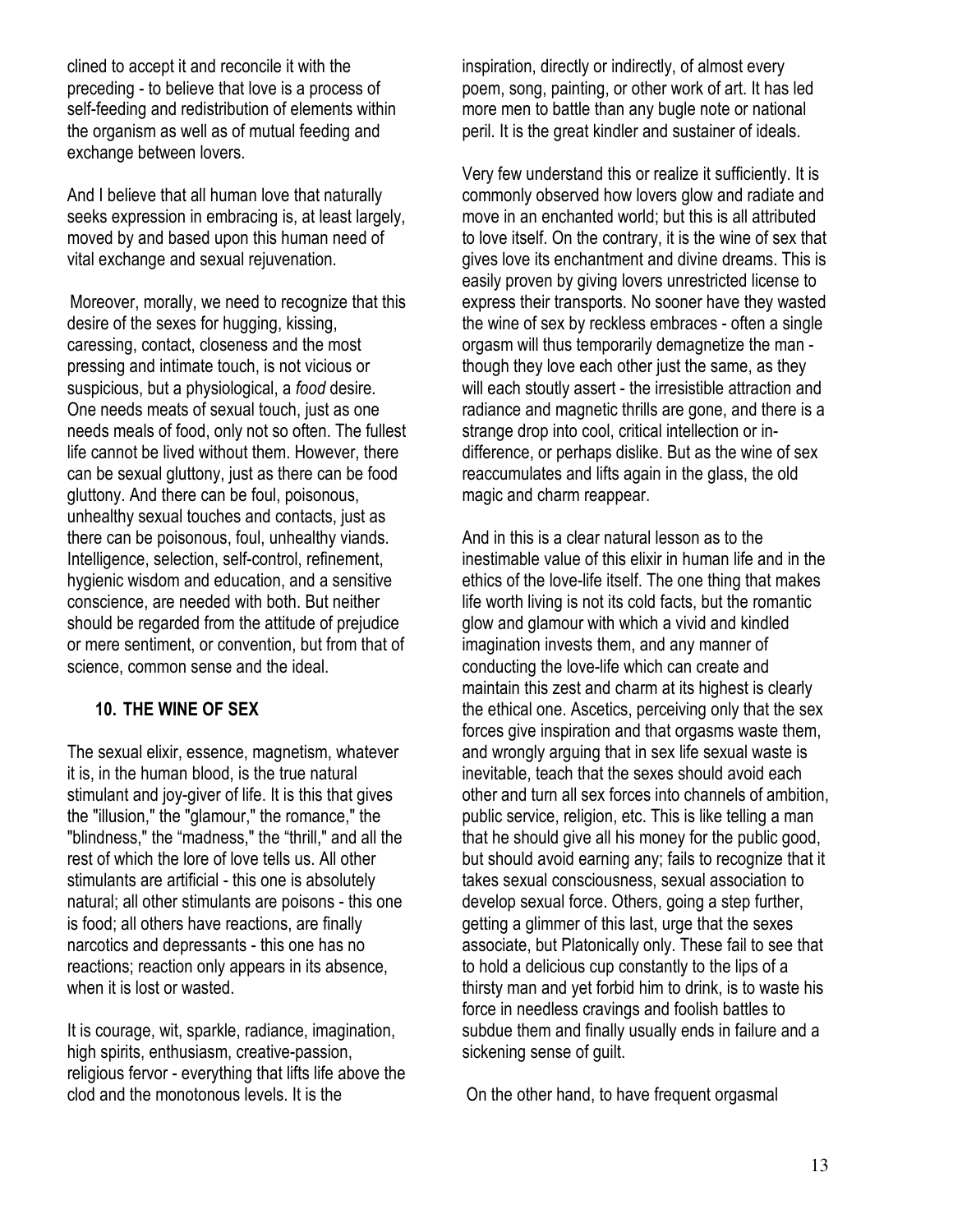embraces, as most married lovers do, is to keep the wine in the sexual lovers low by constant spilling, to thus kill all romance and delight and finally starve and tire out love itself.

Here comes in the application and immense value of Karezza. It is perfect self-control, and yet, once understood and rightly practiced, it is such a perfect and complete satisfaction to all the nerves and appetites concerned that all sense of denial or restriction is lost in one of higher, larger, sweeter expression. It brews and fills every vessel with the sexual wine of ambition, charm, enchantment, as nothing else can, and maintains it steadily at a high tide, preventing all losses by preventing all reaction, thus making life continuous romance, genius and joy.

It avoids alike the waste of starvation and the waste of excess, the wastefulness of self-torture and self-battle to overcome a perfectly natural and wholesome hunger for sexual contact and closeness - it not only avoids all these wastes, it cultivates the grape and presses the wine into the cup of life which is alone capable of giving man normal inspiration and poetic happiness.

### 11. THE KAREZZA METHOD

Whoso would succeed with Karezza must begin with the mental and spiritual values. Both the man and the woman, and perhaps especially the woman, must resolve that they do not wish the orgasm - that there is a greater spiritual and physical unity and emotional bliss to be obtained without it, besides the sense of safety. This must be the fixed thought and ideal of Karezza.

If you are novices, choose a time when you can both be all alone, unhurried and free from interruptions. Concentrate yourselves entirely on your love and joy and the blending of yourselves into one.

Let the room be warm, the surroundings pleasant and esthetic; and be as unhampered by clothing as possible. Let both of you think more about your love than your passion; translate your sexpassion as much as possible into heart-passion;

be sensitively alive to the charm of each other's forms, tones, touch and fragrances; let the thought of mutual tenderness and blessing never leave you for an instant, and make everything that you do and say and feel and think religious in its purity, idealism, aspiration. If you do not come nearer heaven in this act and relation, than in anything else you do or ever will do, you fail of perfect Karezza.

Let your embrace be music and a living poem.

Now to you, the man, I speak: Lie down beside your partner and begin to caress her gently with the softness of your hands and fingertips. Tell her to relax herself and lie utterly passive. Tell her to yield herself to the bliss of utter peace and realization. Tell her that you love her and that your whole being longs for entire unity with her. Remember that you cannot use the word "love" too often. She will never tire of it and it is your watchword. Be to her an incarnate blessing. Try to convey God to her.

As your hands caress her, tell her how beautiful her features are to you - her brow, her hair, her lips, her throat - her arms, hands, bosom, waist, the flowing rounded lines of her limbs. Grow eloquent, poetic in her praise. The Loved One can never be too much praised or appreciated by the Lover. Spend plenty of time on these preparatory caresses.

Finally your touch will grow near and you will come to the focus of all, "the love-flesh" - the Flower. Be tender; be tender, for this is Holiness itself - the seal of God on the woman's person.

If there is dew and moisture here, a flowing with honey, you may begin - that is if your own Finger of Love is firm and fit.

Let there be no hurry or thought of rudeness - be tender, be tender! Have her lie in a straight line, easy, at peace, utterly relaxed and willing.

Begin, seeing to it that the lips do not enfold to prevent. Be gentle, tender, steady, steady. Keep your thoughts on love, not passion. Let her help you by doing the same and murmuring to you, "I love you!" If your passion threatens to overcome you, pause and sublimate it into tenderness of love. Feel strong and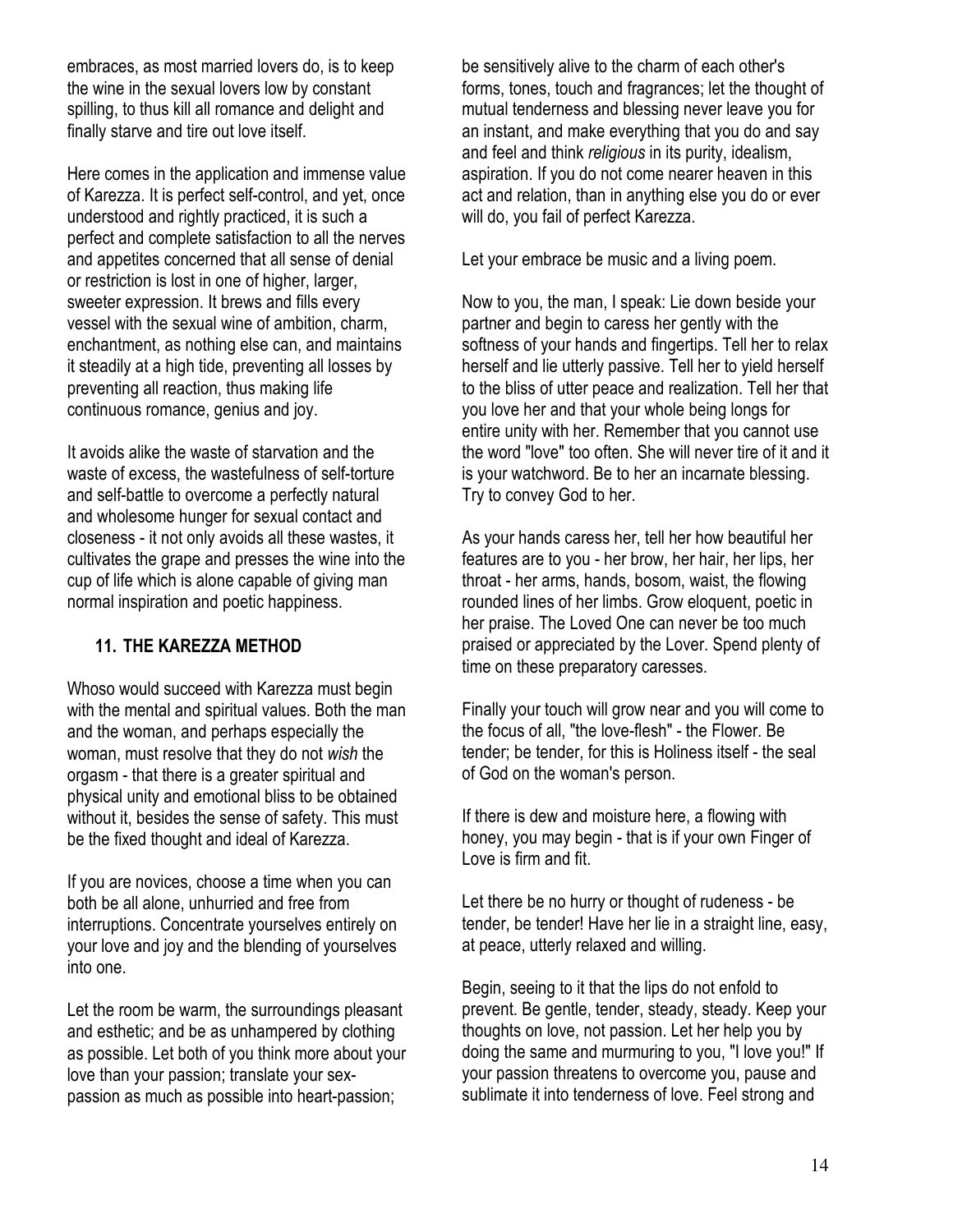confident and say, "I can!" Maintain your own positiveness. Feel yourself stronger than she is, than your passions are. But above all think of your spiritual love. Let her be utterly relaxed physically, let her hold the thought of Peace. Yet for her to hold the thought "I will help him!" would help. Do not worry and do not mind how long you have to wait before strength and self control return and you can go on. Finally the stress subsides and you can continue. If she suffers pain, caress her with your hands, pity her, and be tender and very sympathetic, but reassure her and go on. She herself does not wish you to stop or to fail. Reassure and help each other. When you do finally pass the gates and enter the Hall of the Feast and the Holy of Holies, the worst of the battle will be over and self-control much easier. Penetration can now be perfect and complete.

Now let her put her arms around you and sweetly kiss you, but with heart-love, not yet passion. Pour out your soul to her in extravagance of outgushing, poetic love. Praise her with every epithet you can honestly use. Give her your soul's best, always your best - and call out the best and purest from her.

At other times - and this is most important - be silent and quiet, but try to feel yourself a magnetic battery, with the Finger of Love as the positive pole, and pour out your vital electricity to her and consciously direct it to her womb, her ovaries, her breasts, lips, limbs, everywhere filling her in every nerve and fiber with your magnetism, your life, love, strength, calmness and peace. This attitude of magnetation is the important thing in Karezza, its secret of sweetest success. In proportion as you acquire the habit and power of withdrawing the electric qualities from your sexual stores and giving them out in blessing to your partner from your sex-organs, hands, lips, skin, everywhere; from your eyes and the tones of your voice; will you acquire the power to diffuse and bestow the sex-glory, envelop yourselves in its halo and aura, and to satisfy yourself and satisfy her without an orgasm. Soon you will not even think of self-control, because you will have no desire for the orgasm, nor will she. You will both regard it as an awkward and interrupting accident. And

the practice of Magnetation will beautify and strengthen every organ in your body that you thus use to express it, as well as hers. It is the great beautifier. Every look from your eyes, yes, every touch of your hands, and the tones of your voice will become vibrant with magnetic charm.

And while you are magnetizing her, try to feel your utter unity with her. This is the real ideal and end of Karezza. You will finally enter into such unity that in your fullest embrace you can hardly tell yourselves apart and can read each other's thoughts. You will feel a physical unity as if her blood flowed in your veins, her flesh were yours. For this is the Soul-Blending Embrace.

If any part of her is weak or ill you can direct the magnetic currents there with the conscious thought of healing.

But this is anticipation and a description of the perfect thing. Perhaps at first you will have much difficulty and many failures. If while you are penetrating you feel the orgasm irresistibly approaching, withdraw entirely, lift yourself a little higher up and have the emission against her body, while you are pressed close to her warmth and consoling love. After all is over, wipe all away, carefully, with a convenient cloth, and be very careful that no drops can reach her entrance. Then repose quietly by her side, talking tenderly and lovingly. Do not worry – all will come right - this is only a common accident with beginners and to be expected - perhaps with the very passionate and fully-sexed, several times in succession. Remember you are not yet used to each other or in magnetic rapport. If she is a true woman she will never reproach you, but will be all patience, sympathy, loyally working with you to attain the perfect result.

 At the end of an hour, not sooner, all discharges having long since passed and dried up, if you can again feel potent it will be safe to renew the attempt.<sup>3</sup> Caress her for a while, exactly as at first, and be sure her nectar-moisture and willingness are as at first.

-

 $3\,$  To facilitate this – immediately after the emission stroke, with a firm, gentle pressure, upward from the anus to the scrotum, thus aiding complete discharge, and thereafter soon urinate.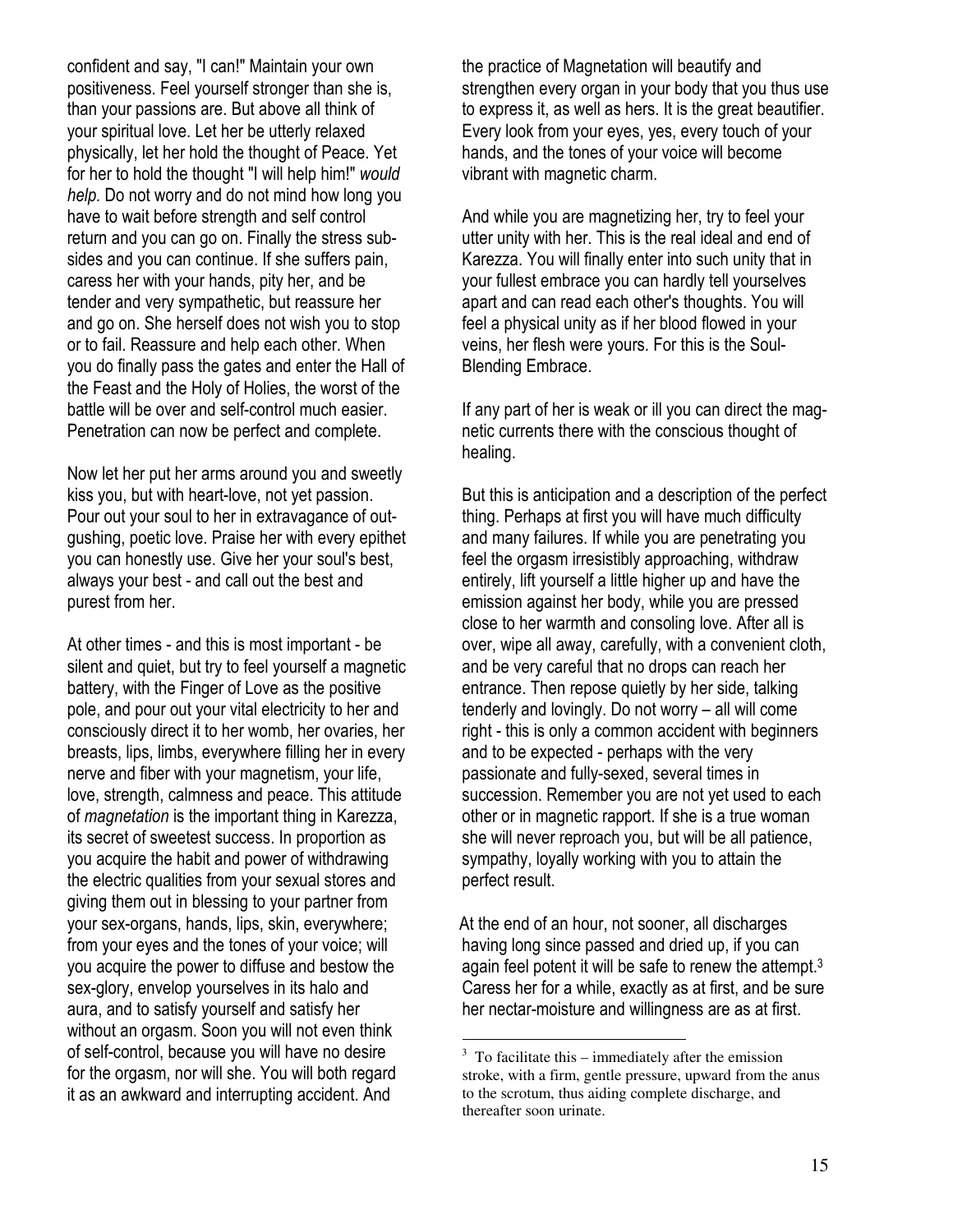This is your sign of invitation - of her blissful welcome and Nature's chrism. If she is dry, you will hurt her. The top having been taken off your passion by the emission, you will probably, this time, feel less pressure and be able to easily succeed, but the second testicle may demand equal privileges and again you may fail. Do exactly as at first and so continue till you do succeed. Practice makes perfect and "it's dogged that does it," Thackeray said. Never permit yourself to contemplate anything but ultimate and ideal success. It is right here, after one or two failures, that most men give up and declare the whole thing impossible. Yet it is right here, and after such failures, that success becomes easiest, because the discharges have lessened the seminal pressure. If the attempt is renewed just as often as potency can be renewed, success is certain. Any man can succeed if he will persevere.

When you have fully acquired the power you will go on from strength to strength. You will amaze yourself and your partner by what is easily possible to you. You will be able to make any motion you please, that anybody can make anywhere, yet with no failures. You can take the most unusual positions and change places with your partner. You can allow her to be as active as she pleases, or to have the orgasm herself, if she greatly desires it, with no danger to your equilibrium. You can continue the embrace for half an hour, an hour, or even two hours. You can repeat it twice, or perhaps three times, in twentyfour hours, with no sensation of excess. And, so on. But keep the spiritual on top, dominant loving is the first thing, and at-one-ment in the highest fruition of your souls, your real end. Sexpassion as an end in itself will degrade you make it a tool of your spirit.

Karezza is the embrace - The Embrace - the most perfect and satisfying thing in human life, between two mates who truly love. All other caresses point to this and are unsatisfactory because they are not it. It is the only embrace for the truly refined and poetic, as an adequate expression of their insatiable longing to be at one. It is Heaven, on earth.

### 12. THE WOMAN'S PART IN KAREZZA

The opinion prevails that in Karezza the man does it all and the woman's co-operation is negligible. This error may have arisen in part from the old name, "Male Continence," for the method.

On the contrary, her co-operation, or at least acquiescence, is indispensable, and it is probable that a reckless woman, or one who deliberately and skillfully seeks to do so, can break the control of the most expert man in the art.

For instance, very sudden and unexpected leaps, plunges, or contortions on the woman's part, or wild and abandoned writhings are difficult to withstand, and there is one particular movement, in which the feminine organs clasp tenaciously their sensitive guest and then are drawn suddenly, powerfully backward and downward, which, if executed quickly and voluptuously enough and repeated, I feel sure must unlock the strongest man living.

Also where the woman's muscles are tense and she is quivering and vibrating within with avid hunger almost past control, radiating a thrilling excitement - to attempt entrance at such a moment almost certainly means an explosion, though the same condition after penetration is perfect and a harmonious rapport established, may be supportable, safe and exquisitely delightful, provided the man's own will or passion is still stronger.

Karezza should always begin gently. Too intense or excited a condition on either side, but especially on the woman's side, at the very outset, militates against success. As a rule the woman, at first, should be in a state of complete muscular relaxation. Strong passion in her feeling is not only permissible but excellent, if it is under complete control, if the muscles are not tensed by it, and if it is wisely and helpfully wielded. There is a passion which grips and dominates its subject, greedy, jerky, avid and, as it were, hysterical - like the food-appetite which bolts its meal. This makes Karezza impossible. But there is another passion just as strong, or stronger, more consciously delightful, in which the emotion is luxurious, voluptuous, esthetic, epicurean, which lingers, dallies, prolongs and appreciates, which is neither hurried nor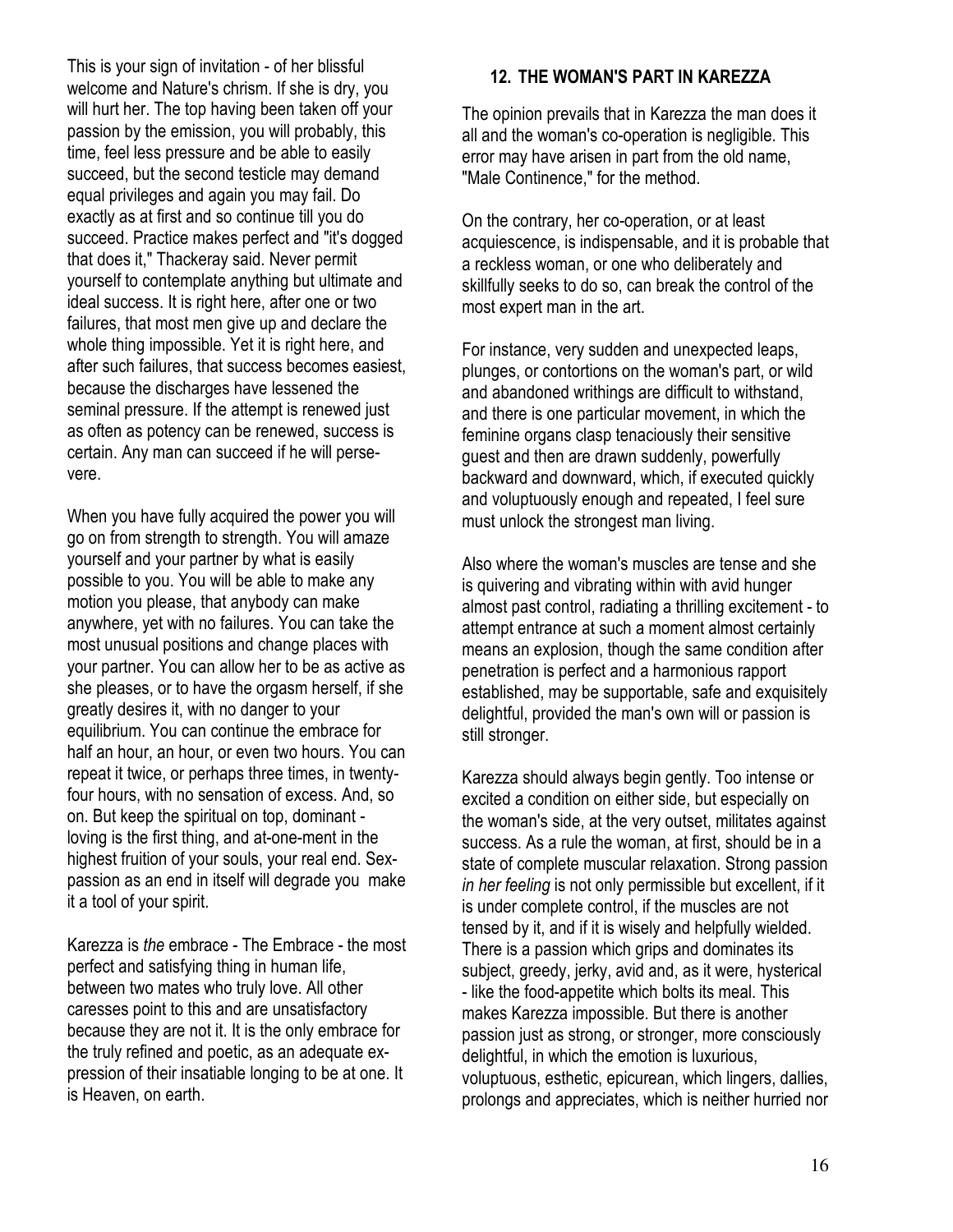excited, and which invites all the joys and virtues to the feast. This is the passion of true Karezza, especially of the woman who is perfect in the art. She is then to her lover like music, like a poem, not like a bacchante or a neurotic.

As a rule the woman's passion, however great, must be subordinated to the man's. He must feel himself the stronger and more positive of the two and as controlling the situation. If the woman takes the lead, is more positive, especially if she assumes this suddenly and unexpectedly, the result is almost always failure. The woman may rule in the house, in the business, in the social life, and it may be very well, but in Karezza the man must be her chief and her hero or the relation leaves both dissatisfied. In the ordinary, orgasmal, procreative embrace the woman may dominate and be successful, at least become impregnated, though her pleasure is usually imperfect, but Karezza is a different matter. And this is because in Karezza the woman is happy in proportion to her fulfilled femininity, the man in proportion to his realized masculinity, and each happy in realizing this in the intimate touch of the other.

There is a physical help which the woman may render at the very outset which is important. It often happens at the beginning of penetration that the labia, one or both of them, are infolded, or pushed in, acting as an impediment and lessening pleasure or causing a disagreeable sensation. If the woman, before penetration begins, will, with her fingers, reach in and open wide the lips, drawing them upward and outward the fullest extent, she will greatly facilitate entrance, and if she will several times repeat this during the Karezza, each time drawing the inner labia outward, while her partner presses inward, it will be found greatly to increase the contact surface and conscious enjoyment, giving a greater sense of ease and attainment.

If a woman by intuitional genius or acquired skill does the right thing, her passion is a food and a stimulus to the man, filling him with a triumphant pride. He is lifted, as it were, by a deep tide, on which he floats buoyantly and exultantly, like a

seabird on a wave. Under such conditions both parties become exalted by an enthusiasm approaching ecstasy, a feeling of glorious power and perfect safety no words can adequately describe. And this, I insist, depends mainly on the woman.

Under such conditions of realized power and ability almost any movements, on either side, are possible, provided they are ordinary, expected, and carrying a sort of rhythm. Remember that Karezza is, in its way, a form of the dance. But no movement should be too often repeated without a break. Change is in every way pleasing and desirable. Steady repetition excites to the orgasm, or tires, satiates, chafes or bruises. No movement at any time should be jerky or unexpectedly sudden. Lawless, nervous, unregulated flouncings and wrigglings should be barred as from a waltz. They properly belong to epileptic states of the orgasmal embrace, and for that very reason have no place in Karezza, which is the opposite. There should be often, long, tender, restful pauses - alternations of "storm and peace," as one woman happily phrased it and in many cases the whole embrace may most helpfully be very quiet. This part should be decided by the woman and as she wishes it.

The mental attitude and atmosphere and the words of the woman are of inestimable importance. As before said, she must hold the thought that she does not wish or will the orgasm and that she will help the man to avoid it. She should feel calm, strong, confident, safe and pure. At such a time a sensitive man will almost know her thoughts and participate in her emotions, and her sub-consciousness, and his, affect each other like mingling streams. Nervousness, doubt, remorse, suspicion, irritation, guilt, coldness, repulsion or blame may make him impotent for the time. Too tense or avid a passion may do the same, or pull the trigger of discharge. Her attitude should always, consistently, be one of encouragement. The sudden, perhaps sub-conscious fear that the woman is expecting more than he can give, and will blame him if he fail, often quite destroys a sensitive man's courage and makes temporary impotence or an emission inevitable, where admiration and approval could develop a sexual hero. Nothing else can possibly help a man so much as to feel all around him the glow of his loved one's loving admiration and trust, her comfort, satisfaction and confidence. Her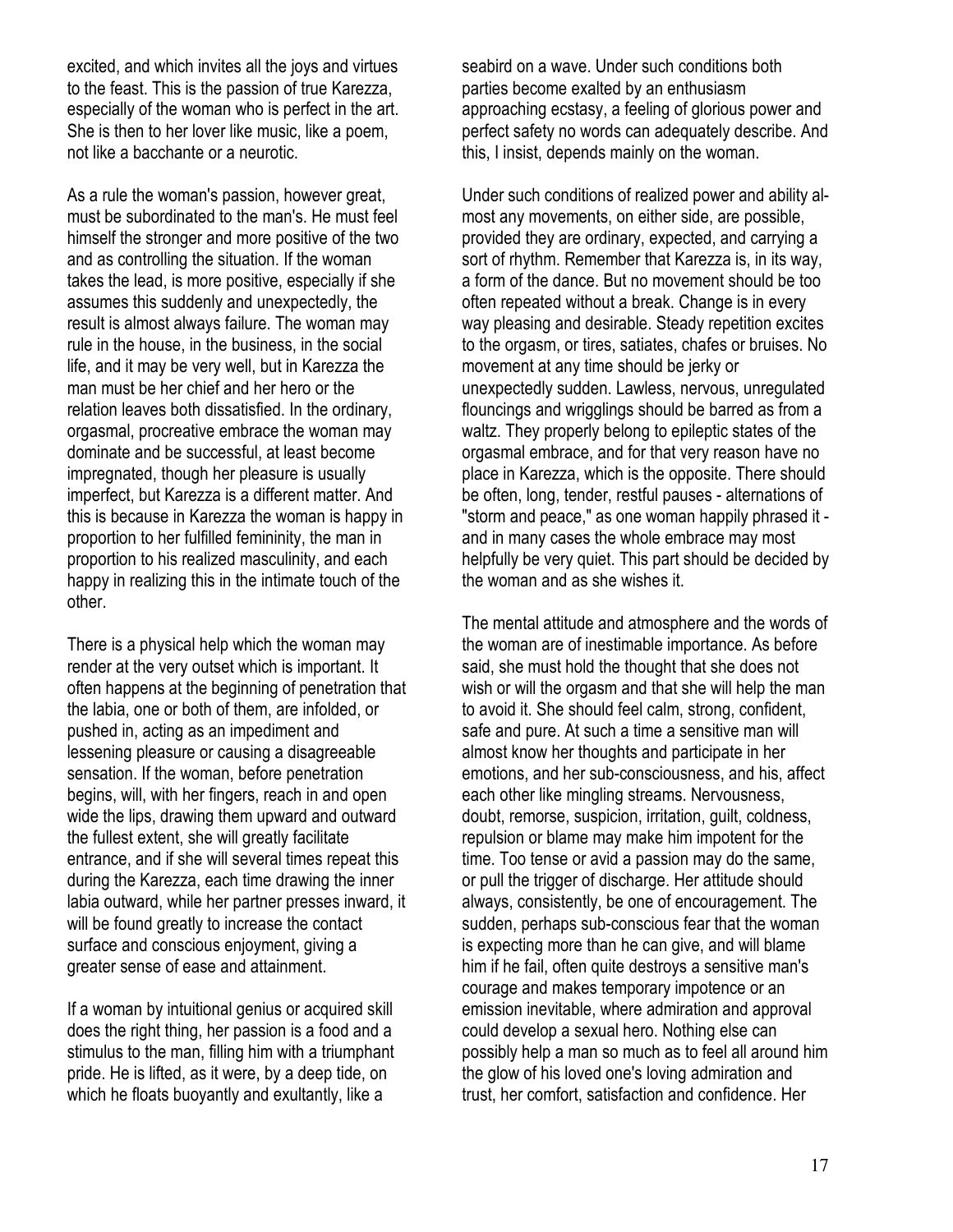praise is iron and wine to him. She need not say much, but if there are few words they must be eloquent. Some women make little, inarticulate musical sounds of applause and joy. Any way she must make him understand, and the chief thing to understand is that the love-side is of a thousand times more importance to her than the sex-side and this especially if, for the time, he has failed.

There is probably no place in the love-life where an attitude and effort of generous love - a soul-cry of "I will help him! I will praise him! I will love him!" will return so much in personal profit and pleasure to the woman as right here.

The woman must feel innocent - that she is doing right. To accept an embrace under conditions of moral self-reproach may sicken a sensitive partner as well as herself, and cause him genital injury.

Remember that Karezza is passionate emotion guided by the intellect and sweetened by the sanction of the soul. It is an art and belongs to the world of the beautiful. It is because it is so controlled and sanctioned that it appeals so to the higher minds - the noble, the poetic and the refined. Exactly as music and poetry exploit some emotional episode in beautiful detail of rhythmic expression long drawn out, so Karezza exploits, in the rhythmic, changeful figures of a clinging dance, the beauty and bliss of the sexual episode.

Karezza is the art of love in its perfect flower, its fulfillment of the ideal dream.

#### 13. THE WOMAN'S TIME OF GREAT **DESIRE**

The desire of a woman is seldom so comparatively constant and steady as with a man, but fickle and variable, often latent, though the practice in Karezza tends to equalize the sexes in this, but there are times when, from various reasons, a wave of intense craving suddenly sweeps over her. Particularly is this likely to happen just before the appearance of the menses. And at such times the woman's desire is

very likely to exceed in wild, fiery force that of an ordinary man. Wherefore it follows that very few women at such times get complete satisfaction, leading to great disappointments and marital unhappiness. The unexpected violence of the woman's emotion, upsets the man's nerves and causes either a "too quick" orgasm, or complete psychic impotence.

Now I think the Karezza-man seldom has any difficulty with the woman whose desire he has himself aroused by caresses and wooing. But when the desire arises spontaneously in her, her natural tendency appears to be to abandon herself to it, to abdicate all self-control, forget everything else and recklessly, fiercely, almost madly demand sensual gratification. This attitude is a very difficult one indeed for the Karezza-lover to meet, because just in proportion to his fineness, sensitiveness and real fitness to be a Karezza artist is his susceptibility, almost to telepathy, to the woman's moods. If he meets her on her own plane, the orgasm cannot be refused, while if he struggles against her for his Karezza ideal, he is almost certain in the conflict either to lose his poise or to become impotent. This is because this wild desire on her part is normally related to reproduction and is intended by Nature to overcome any male scruples and lead to an immediate embrace and swift orgasm, followed by conception. If, however, the woman wills to have it met on the Karezza plane, and converted into an esthetic love-embrace, then she herself must take the initiative and put it on that plane. She must begin the process by getting an inclusive grip on herself, relaxing her tense muscles and steadying her quivering nerves. And no longer concentrating altogether on the sexual, she must sublimate a portion of her passion into heart-love, into a tender desire to encourage her lover and assist him to complete success. The man, whose nerves have been thrown into agitation by her ungoverned attitude and thrilling vibrations, will recover courage and assurance the moment he senses the aid of her selfcontrol, and his proud power will return when her eyes turn admiringly upon him and her tone and her touch give him her confidence and the cooperating support of her strength.

The wise woman, skillful and trained in her art, will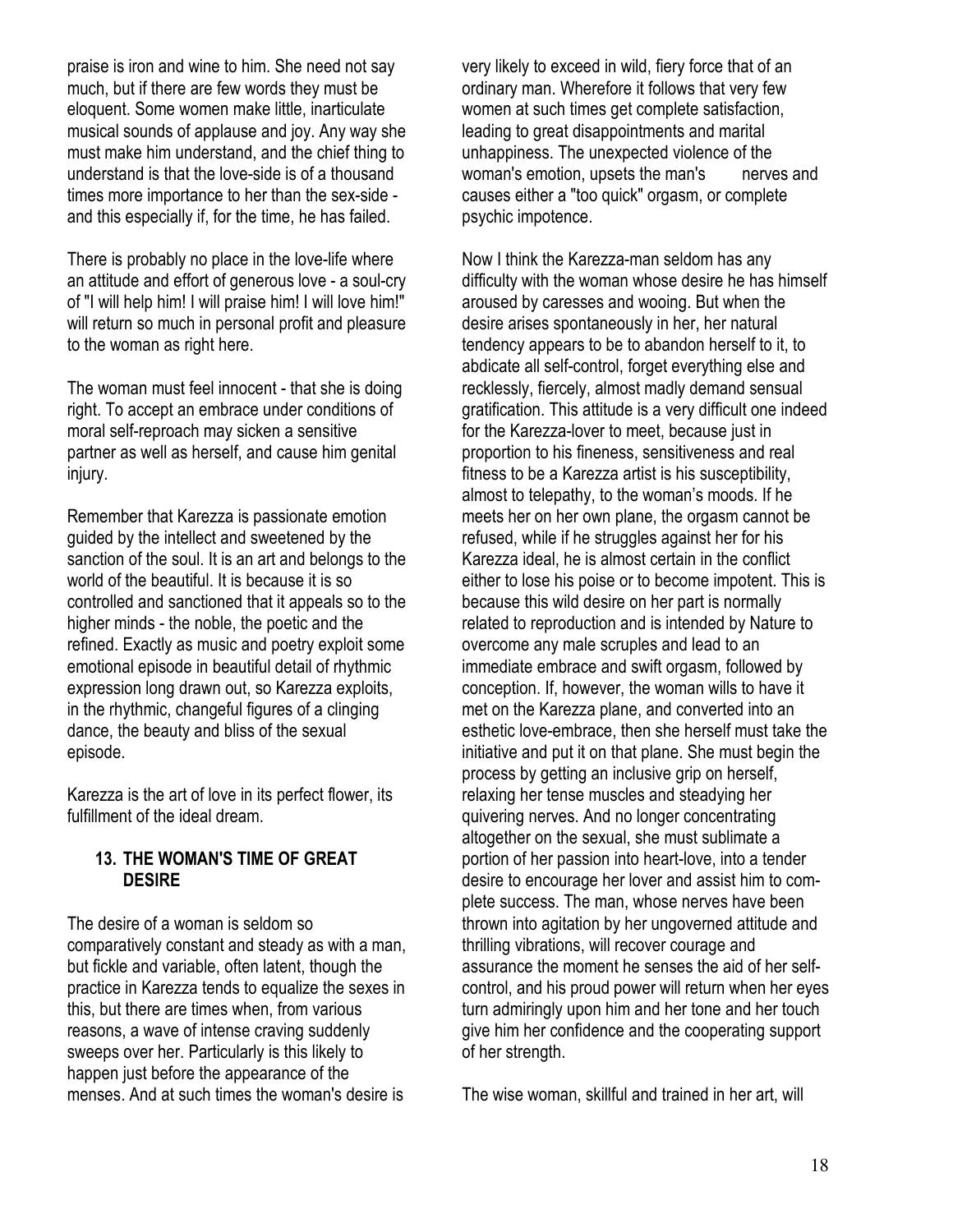thus beautifully control herself until the man has attained complete and deepest union with her, and the blending current of their mutual magnetism is smoothly running, and then will gradually, as he can bear it, turn on her batteries full strength, reinforcing and redoubling his, till all need of restraint disappears and she may let herself go to her uttermost of bliss and expression, to the limit of complete satiety.

No other time affords an embrace so completely satisfying to the woman as this, so full of joy to both, capable of reaching such heights of ecstasy, but to realize this she must understand that it is up to her to furnish her full half or more in skillful assistance and magnetic contribution. A woman should be ashamed to expect the man alone to be the Karezza-artist. She should take pride in her own superb sex-power, the poetry of her rhythms, the artistry of her acts. She should have an exulting delight in proving herself worthy of his adoration as the Queen of Love.

And always this should be remembered: The more heart-love the more sex-joy.

#### 14. DOES THE WOMAN NEED THE ORGASM?

A lady physician of my acquaintance thinks that a woman would be left congested in her sexual organs, probably, by Karezza, did she not have the orgasm, and the result would finally be disease.

I have not found it so in practice, and the criticism would almost appear to have come from one who had not known Karezza in its perfect form. If valid, it would apply to the man as well and would destroy all force of the case for Karezza for either sex, which is far from what my critic desires.

In Dr. Max Huner's Disorders of the Sexual System, a work in which the woman's need of the orgasm is strongly insisted on, I find these significant words: "'Whenever a woman states that she remains dry after coitus it generally means a lack of orgasm." In other words, it is very common in the ordinary orgasmal embrace, for

the man to have an orgasm in a few moments and depart, leaving the woman entirely unsatisfied in every way. The ordinary husband-and-wife embrace, anyway, is purely sexual, and based on his demand to get rid of a surplus. There is little or no thought to make it esthetic or affectional - it is merely animal. If the husband stays long enough and excites his wife sufficiently to have an orgasm, then she has a gushing out of fluids that relieves the congestion brought on by his approaches, and on the physical plane, at least, she is relieved and satisfied, the same as he. If not, "she remains dry." Her moisture or dryness, then, are a pretty good index of her physical satisfaction and relief of congestion, or the reverse.

But what happens in Karezza? Here, if she really loves her partner, her whole nature is attuned to his, in delicious docility, expectation and rapport. Every nerve vibrates in sweet gratitude and response to his touch. There is a marvelously sweet blending and reconciliation of the voluptuous and the spiritual that satisfies both her body and her soul at once and makes her exquisitely sensitive to everything poetic or esthetic in his acts. In this state, when interrelation has been successfully established and his magnetism is flowing through her every fiber, uniting them as one, such a heavenly ecstasy of peace, love and happiness possesses her that she "melts" (there is no other word for it), her whole being wishes to join with his, and though there is no orgasm in the ordinary definition of the word yet her fluids gush out in an exactly similar manner and all possible congestion is utterly and completely relieved. Not only is this true of the mucus membranes, but the outer skin also is bathed in a sweet sweat. Indeed I consider mutual perspiration as very desirable, if not almost indispensable to the most perfect magnetation, as the moist bodies in loving contact seem to communicate the magnetic, electric currents so much more effectually then.

Rest assured that no woman who has known Karezza in its ideal, its "Heaven" and "Peace" form, remains dry, nor is she left with any trace of congestion, or restlessness. On the contrary, she often sinks into a blissful slumber in the very midst of the embrace, just after its sweetest delights.

In truth I have often thought that a very plausible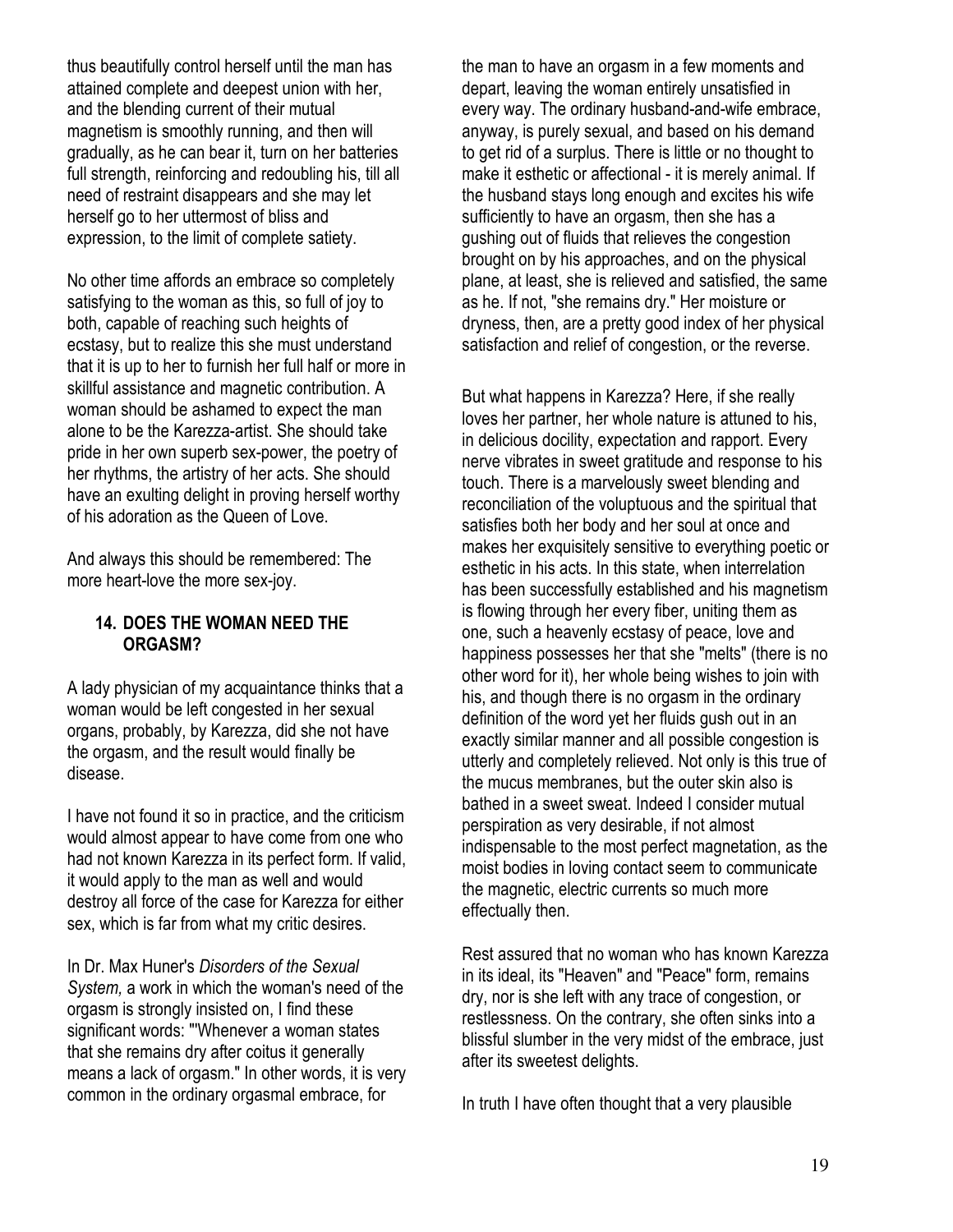argument might be advanced for the claim that in Karezza the woman really did have an orgasm, only in such a very gradual form, spread over so long a time, and so sweetly sublimated and exalted in love, that the usual symptoms did not appear or were unrecognized as such.

### 15. THE WOMAN'S SHOCK

One who has read the preceding wishes to know why I have said nothing concerning the woman's shock when the man has a failure and is compelled to withdraw.

Perhaps it would be well to consider this, for it is quite true that in some cases the woman feels nervously shocked when the man has to suddenly stop everything and come away. Indeed, in some cases she becomes furiously angry and upbraids him bitterly, and in others is sullen, or cold, or dully depressed. She may have backache, or headache as a consequence.

But the thing all should know is that many women never feel this way at all, but accept the man's failure with a tender amiability and sympathy for him, and carry the whole thing off so sweetly and lovingly that it is clearly seen to be the trivial accident which it truly is. These do not seem to be shocked, or to suffer, and soon restore and woo the lover back to his normal passion and ability, thus helping themselves as much as him.

Now the cause and remedy here can be instantly revealed if we remember that in Karezza all hinges on love. Karezza is easy and successful just in proportion to the abundance of mutual love - hard and difficult just in proportion as mere sexcraving dominates love. If the woman loves her mate so much that his mere presence, voice, touch, are a heaven of joy to her, so much that the sex-relation is only an adjunct and she could be happy if entirely without it, then, by a sort of paradox, not only does she enjoy it twice as exquisitely as her merely sex-craving sister, but can let it go at any moment without a pang. On the other hand the more the man rises above mere sex-hunger in delicious perfection of romantic love, the more easy and natural and

effortless becomes Karezza-control, and the less likely is he to have a failure; and the more the woman loves him, almost to forgetting of sex, the more she assists him to be perfect in sex-power and control, while the less she cares if he does fail. In every way and on every side, absence of love, or a break in the tender stream of romantic rapport and adoration and soul-blending, makes the mechanical technique of Karezza difficult, awkward, unsatisfactory or impossible.

Remember this: If a woman does not love her man with heart or soul, or at least an innocent sense of need that arouses in her a tender gratitude for his service, but merely craves sex-sensation, her avid and animal passion, sensed by his sexual nerves on contact, will arouse in him a lust as soulless as her own, or will render him impotent, or will give him an initial power and then demand so imperiously of his centers that denial and control will be impossible and helplessly he will fail. Just so if he comes to her only for her sex, not in tender love or sympathy, he will find he cannot hold.

It is the predominance of the finer emotions, the capture of the body by the soul and the joyous devotion of every function to that dear service, that alone renders Karezza easy and divinely satisfying.

The woman who is shocked in this case is one who loves less than she should; the shock is disappointment of sex-craving, and when she embraces a man whom she loves more than sensation she will never feel it.

### 16. PSYCHIC IMPOTENCE

This book would be incomplete were I to make no mention of that sudden and mysterious loss of erectile power which sometimes befalls men. Perhaps there are few men who do not know the secret dread of some day becoming impotent.

I remember a champion athlete - a magnificent man physically - confessing to me that he was afraid to marry, fearing that he would not be able to satisfy his wife. And perhaps the earliest sexual story that I remember was that of a soldier, in the time of the Civil War, who by a sudden and natural motion lost his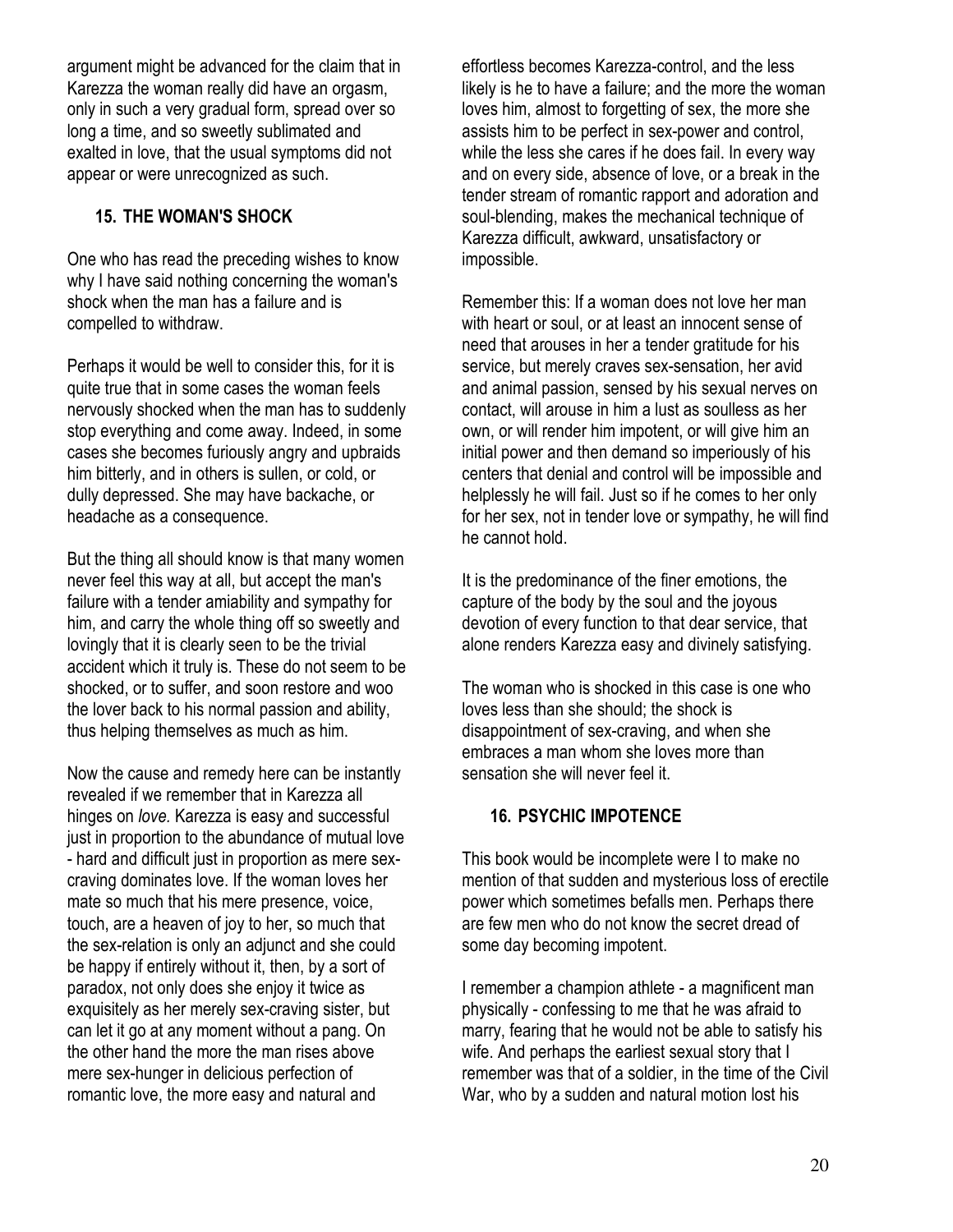power, which no effort of himself or his mistress could restore. All my life such tales have come to me. Tragic tales, some of them, as where a spiteful woman overwhelmed her helpless lover with shame and reproach; where divorce was demanded for this cause; where a marriage between two devoted lovers remained unconsummated to the end, the husband dying in a few years, perhaps of a broken heart. These and many others. Who has not heard of the pitiful case of Carlyle and his Jane Welsh, as told by Froude? And it has been hinted that the same cause lay back of Ruskin's beautiful surrender of his wife to the artist Millais, and of the relation of Swift to his Stella and Vanessa.

The mystery of this thing lies in its suddenness and unaccountability. No wonder that in the superstitious it has suggested witchcraft. If it came only to cowards, to weaklings, to the sterile, to bashful boys and inexperienced lovers, it would not be so strange. But precisely these may never be troubled by it, while a Don Juan of experience and proud list of conquests; a hero of courage; or a Titan of genius, whose virile mind dominates his time, may suddenly be stricken by it, perhaps blasted for life. It may occur with one woman and not with another, at one time and not another, or it may appear permanent and incurable.

The very worst of it is the mental effect upon the victim. For ages the man human has dreaded to be called "impotent." His manly power is the dearest attribute of man. There are no words to describe the agony, the shame, the bitter selfreproach, the helplessness, the awful despair; that may overwhelm an innocent, loving and otherwise perfect man when the fear comes upon him that his virility has left him and that he may perhaps always disappoint and appear a weakling in the eyes of the woman whose embraces may be dearer and more desired than aught else in life. Just as nothing else gives a man such pride, courage, inspiration and exaltation as to be able to perfectly embrace and satisfy the woman he loves, so nothing else has such power to crush, sadden, sicken and embitter a man as sexual failure. It drives many and many a man to solitude, old-bachelorhood, misanthropy,

misogyny, insanity or suicide. How much of the bitterness and gall of Carlyle's writings may have come from this and the agony of his volcanic and morbid soul under its torture, who can tell?

Now because of the sufferings of my sex from this cause and, incidentally, of the women who love them, I have written this chapter. And it is because I wish to speak a helping word that I preface it with the frank confession (which I would otherwise dread to make) that I have myself, at different times and places, suffered enough from this nervous inability to give me a vivid glimpse of its tortures and a true sympathy with its victims. Even a very few and fleeting experiences can do this. Therefore I have studied it, with a personal as well as general interest. And believe my conclusions are of value.

And first I want to correct many common misconceptions. Psychic impotence, though of course not normal, is not pathologic. It is not a proof of ill health. It is not an evidence of weakness, even of sexual weakness. I speak positively when I say that the man completely impotent at night may be absolutely potent in the morning, or vice versa, the man who fails with one woman may within the hour be a marvel of manly power with another. It is not a proof of a lack of love but often of the opposite. It is not in the least an evidence of sterility. A man quite sterile may have no trace of psychic impotence and the man troubled by it may be most virile. I knew a man who completely failed with his wife for some nine or ten months after marriage, who finally became the father of four children and is now a grandfather. It is not a proof of inexperience, for it may occur at any time to any man, after any number of years' experience. Thus Forel says: It is often produced suddenly at the time of marriage in persons who have hitherto been very capable, even in Don Juans." I knew a widower, the father of two children, who married a second time, found himself impotent and never overcame it with that woman. At the time of his death, his wife, though she had been that for years (and their life otherwise was most loving) was still a virgin.

So let no man shame himself for this thing, and let no woman despise her lover for it.

Whatever it is, it depends nearly always upon the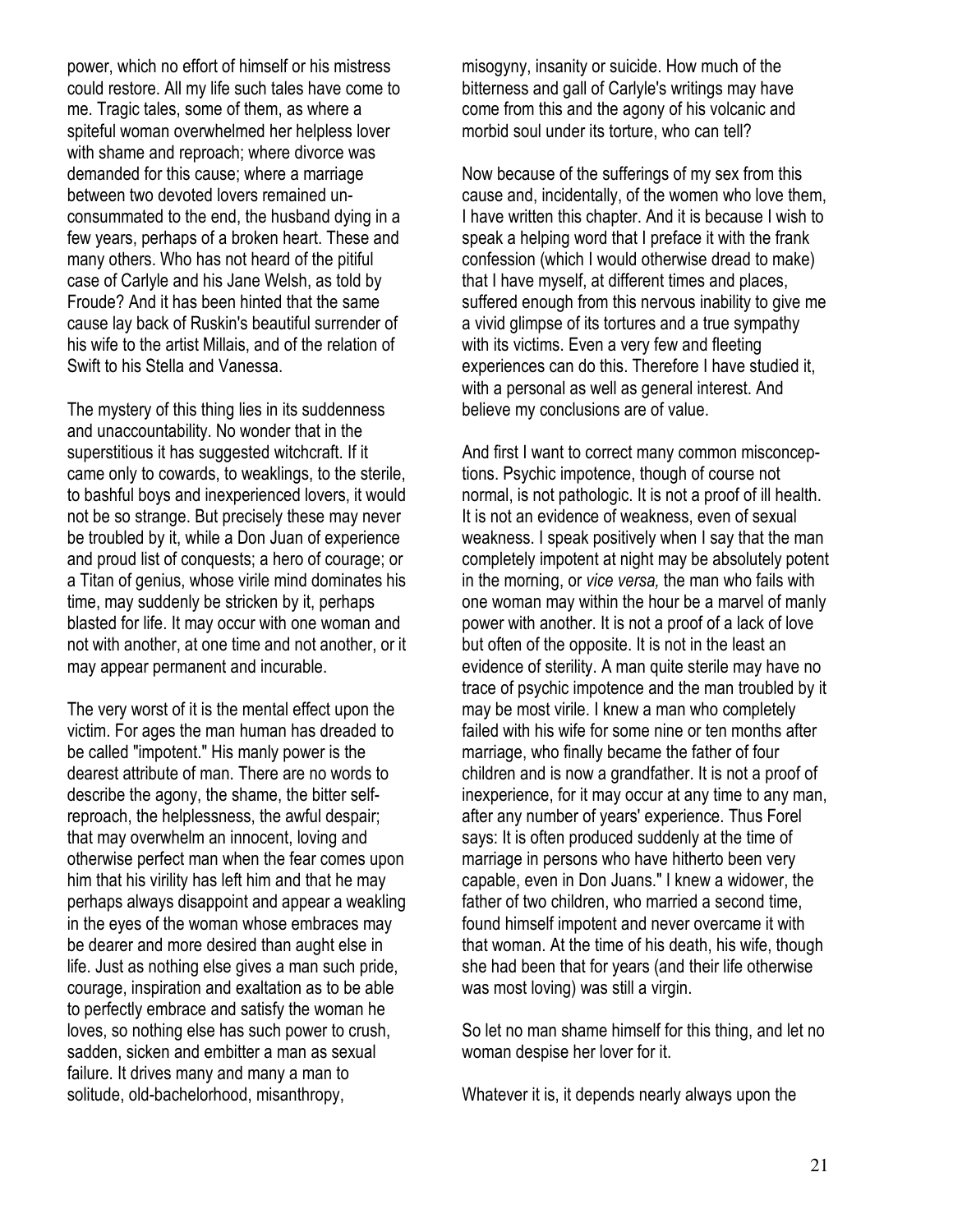action and reaction of the two natures brought together upon each other when in a state of sexual nervousness, or upon some strong mental or subjective impression, checking or diverting the normal nerve stimulus which causes the potent expression of manly power. Thus even with those already in successful embrace, a keenly enjoyed joke, a startling sound from without, an argument, an angry word, or a preoccupying conversation, may suddenly and completely cut off the current.

But usually it seems to arise from autosuggestion, or from some suggestions derived, unconsciously or consciously, from the woman. I say "unconsciously" because I am persuaded that there is much that passes between two lovers of which their brains and conscious egos know nothing. I am inclined to believe that there is a telepathy and clairvoyance between their subjective minds and even between their sexual systems of which their consciousness takes no note. I am satisfied that the sexual nature of the woman may love a man when her mind is convinced that she does not love him - that her sex may desire him while her heart refuses. She may feel an almost irresistible impulse to yield herself to a man whom her soul fears and loathes. Or she may love a man mentally, spiritually, even with a heart-love, to whom her sex is cold and indifferent. Human life is nowadays very complex.

And this is why it is that the most sensitive, refined, intuitive men are the most likely to suffer from psychic impotence. The coarse, sensual, selfish man, concerned only with his own passions and their glut, is little likely to feel it. The man who asks only opportunity, not consent, the man who can rape, is safe from it. But the man who reverences womanhood, the man who adores his mistress, the man deeply and passionately in love, so that every thought and suggestion from his loved one sways him like a compelling power, is easily overcome. We must remember that there is probably no time when a strong man is so utterly suggestible as when he is completely in love. His whole nature is then melted, sensitive, impressible (especially by Her) to a degree otherwise impossible with him.

This is why usually coarse men temporarily exalted by a great love may spend a whole evening in the close companionship of a beloved and reverenced woman and never consciously think of sex. This is why a man hitherto perfectly successful with prostitutes and voluptuous women (who appeal only to sex-passion) when he comes to the bridal-bed with some shrinking and nervous and spiritual girl, who knows nothing of sex and to whom the heart love is everything, may suddenly find his sex efforts imperfect. The very nervousness and fright of his companion, her ignorance, her excitement, her dread of the unknown thing about to happen, all this may react on a man and quite unnerve him, and all the more in proportion to his real love for and rapport with her. Often at such a time the excitement, fatigue and dread of the girl have taken away all sex desire from her and she only fears being hurt, and this sex negativeness may infect her lover subconsciously and demagnetize him. Even where the beginning is all right a single cry of pain from the bride may unman the groom. How can he go on and hurt her!

A woman should know that impotence is often the greatest proof a man can offer of the depth, purity and spirituality of his love for her, of his tenderness and consideration and of the probability of his being a lifelong lover.

For we must remember that heart-love, spiritual love, that dear and tender at-one-ing and companioning which romantic love now idealizes and desires, represents an evolution. The original love was simply fierce sexual passion, hungry, physical, selfish, concerned only with its own gratification. And to this day these two loves are generally combined in very various degrees, with the coordination between them by no means perfect. It is often difficult to get just the right balance and proportion and requires the wise cooperation of both, something not likely to occur at first - especially in the new, strange conditions of a first conjugation between hitherto sexual strangers, particularly if the woman has for many years known nothing of or repressed the sex-life, and has become moody, abnormal and hypersensitive, or lacks normal sensation, or if the man is very sensitive and deeply in love. There is likely to occur an unbalance and dislocation of the sexual elements with strange results.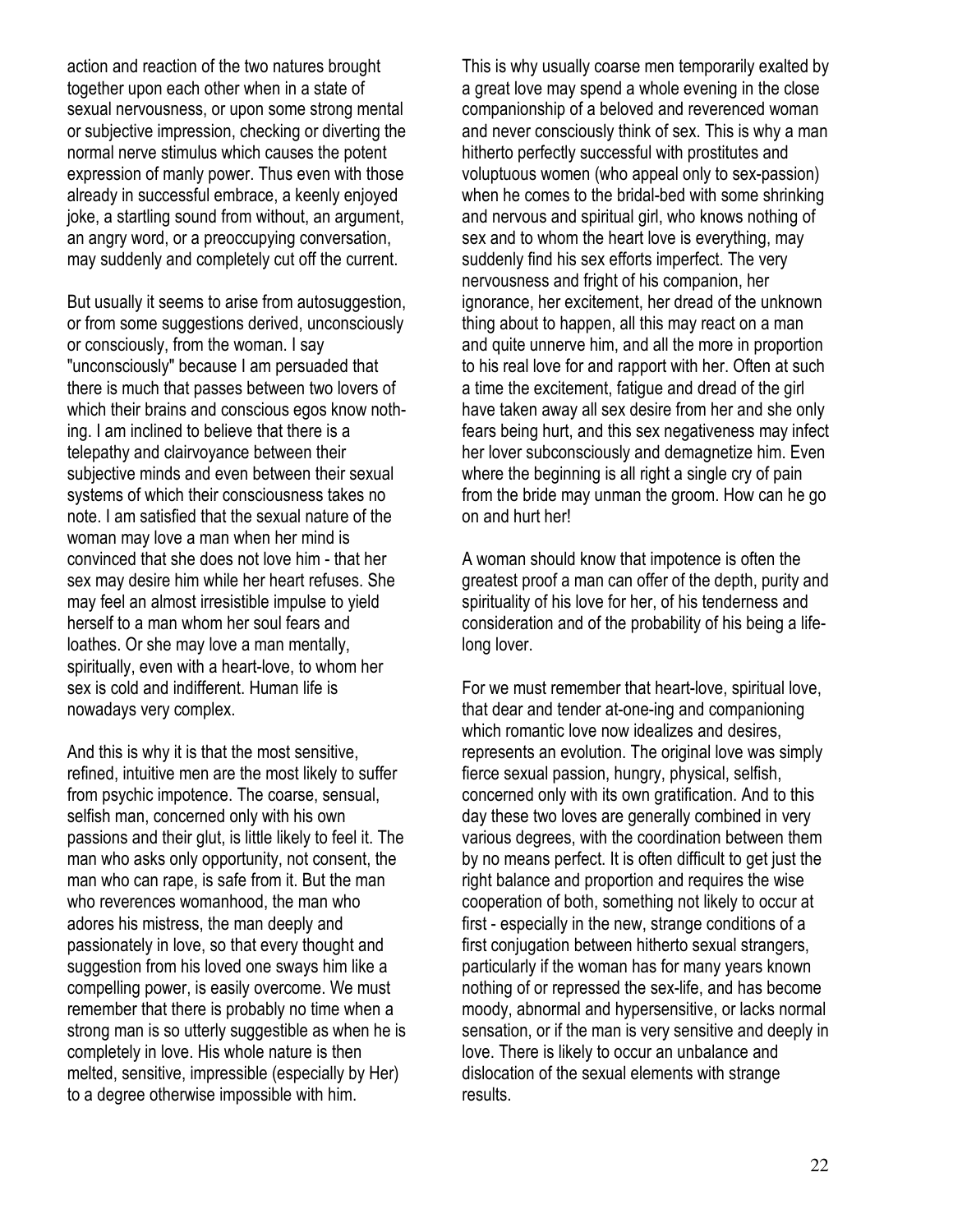Very often it would be better if, for the first night, or for many nights, there was no effort made toward sexual congress, but only toward full expression of the caressive heart-love, until such time as both were consciously ripe and could no longer be denied.

The great danger of an initial failure with a nervous, sensitive and impressible man, is that he may be seized with panic, a terror that the heaven opening to him may be closed forever; that his dear one must be disappointed; that she may despise and cease to love him, perhaps even come to loathe him; or that he must live on under the shame of her pity and unsatisfied longings; that his masculine fellows may come to know of it and ridicule him as no man - and all the other terrors that an excited imagination can conjure up; and that this fear and conviction may be stamped in and fixed by auto-suggestion upon his subconsciousness, making his fear a fact. Sometimes the counter-suggestion of hypnotism, in these cases, becomes the only cure.

One of the most mysterious variants of this trouble is where the woman's desire is unusually, perhaps abnormally strong and passionate, and the man thrilled with an equal desire, finds himself helpless. This is difficult to explain, but I think it will usually be found in these cases that the woman is one who by reason of' her changeable moods, previous cruelty, or something of that sort, has produced a subjective fear in the man. In such temperaments, if not immediately answered and satisfied, the woman will sometimes fly into a nervous rage, covering her disappointing partner with shame and, cruel reproach, or withdrawing her favors in cold contempt. Even if not conscious of this fear it may affect a man, or it may exist as a race-memory, and act on his subconsciousness. In some cases I think the sudden nymphomania of the woman causes disturbed nervous vibrations which upset the nervous balance of the man. But I admit there are some examples of this form, for which I have as yet no explanation. The consoling fact is that this form is usually very ephemeral and occasional only.

Sometimes the heart-love is so strong and motherly in a woman, that the man comes completely under its dominance, and though the two may have great happiness and even sensuous joy in each other's embraces, the local sex-organs fail to become completely aroused. This is particularly likely to happen in a woman no longer young, who is near the turn of life, and is quite normal.

Now as the causes of this thing are mostly psychic, so should the remedies be. Nourishing, diet, especially of shellfish, milk, eggs, may assist; running, horseback riding and muscle-beating over the lower spine, nates,<sup>4</sup> hips, thighs, and abdomen, by way of a local tonic; with abundant sleep. But the chief need is to establish the right relation between the psychic natures of the lovers themselves. Especially does this depend upon the woman. If she is patient, tender, loving, considerate; if she can prove to him that she is so happy in his tenderness, his unity, his devotion, that the sex-union is really a very secondary and comparatively unimportant matter with her and she can wait any necessary time for its consummation without distress; especially if she daintily and wisely cultivates in herself a touch of the coquettish, sensuous, voluptuous - appealing subtly and luxuriously to his passions and their stimulus – success is seldom long in coming.

There is nothing that so arouses, supports and sustains the normal sex-passion in a man as for a strongly-sexed woman to fill her aura toward him with a strong, steady, self-controlled appeal - tender, loving, admiring, yet deliciously sensuous and esthetically voluptuous; pure, yet deep, warm, alluring. To most men this is an instant and permanent cure. The lover is lifted as a strong swimmer is by some deep and briny tide, and floats deliciously at ease, bathed in bliss, and in the consciousness of perfect power.

But a nervous, hysterical, moody woman; now frantic, now frigid; often plays strange pranks with the sexpower of a susceptible man.

And the man must, whatever happens, maintain his

-

<sup>4</sup> *Nates* are buttocks.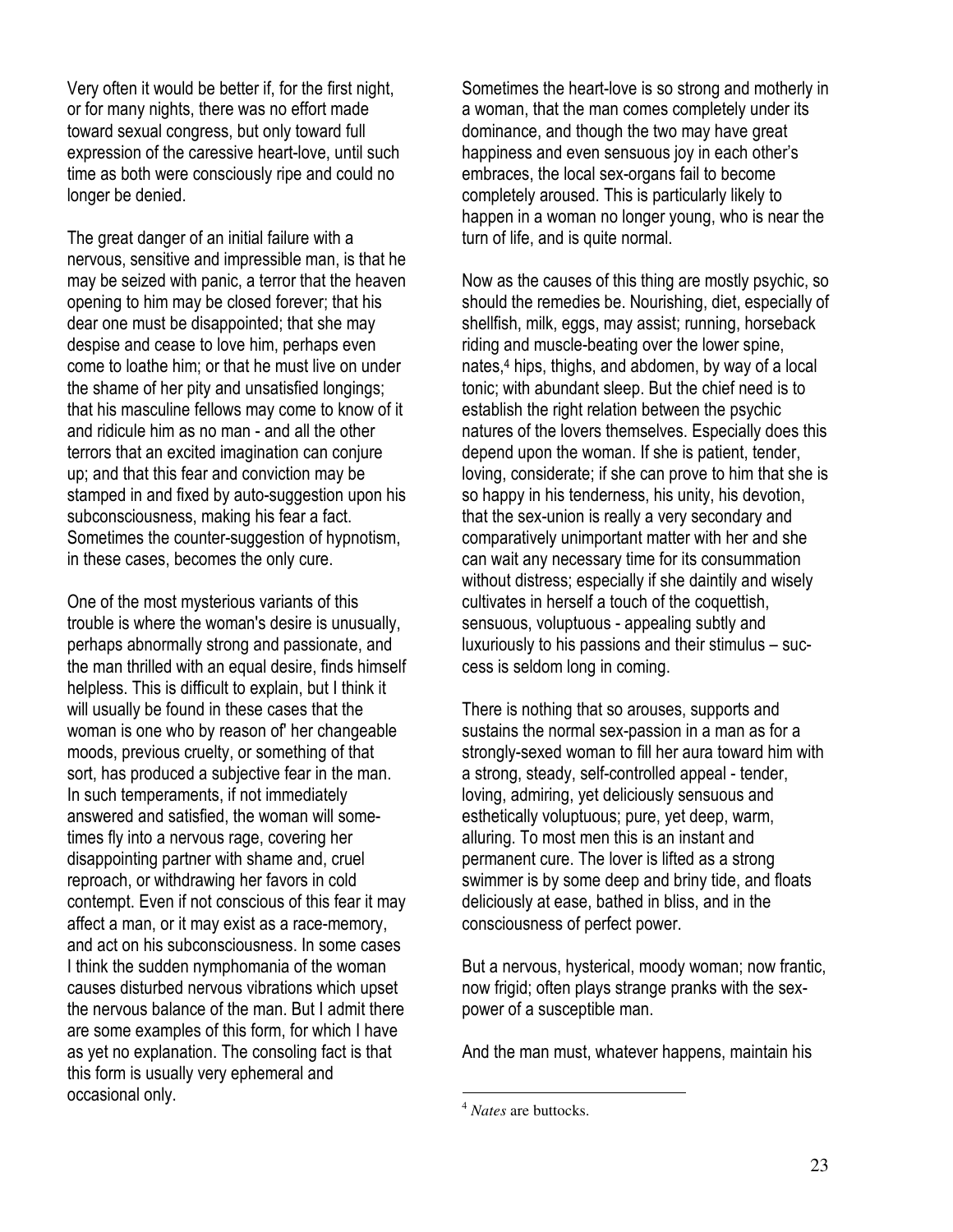courage, self-respect and faith in his own manhood, and love and work wisely on till the tide comes in.

More and more as man becomes less dominating, less simply carnal, more sensitive, refined and at one with the woman he loves, will power to initiate, direct and sustain his sex-life and love-expression, to make, mar or mould him emotionally, be hers. And woman should be very glad that this is so. The love-life should be hers. This power is her opportunity, her shield, her glory, and the evidence of the greatness of her soul is in the wisdom of her use of it.

And just as this spot is the most vulnerable in a man's whole life, the place where he can be most deeply and incurably wounded, even so is the depth and eternal quality of his gratitude to the woman who continues to love him despite his weakness, and assists him back to pride and power.

I remember one beautiful instance of this that came to my knowledge. A handsome and brilliant young man, weakened in this way, attracted the sympathy of a woman who devotedly called out, cultivated and restored his power. And though she was very plain, a woman of many faults, unpopular, and many years his senior, he adhered to her ever afterward with a faithfulness and gratitude that nothing could mar. He no doubt felt that she had done more than save his life - she had made it worthwhile to live.

### 17. KAREZZA THE BEAUTIFUL

When the full magnetic rapport of Karezza has been realized, in which the two souls and bodies seem as one, supported and floating on some divine stream in Paradise, all sense of restraint and difficulty gone, and succeeded by a heavenly ease, power, exaltation, pure and perfect bliss, diffused throughout the entire being, it is then that the eyes and faces shine as though transfigured, every tone becomes music, every emotion poetry. And this normally continues for a long time, perhaps hours, gently subsiding, finally, into a sweet, contented lassitude and child-like slumber.

But even to the last moment of consciousness there is a most clinging and tender affectionateness and desire to be close to the loved one, gratitude for the gift of such joy; nothing of that indifference or revulsion usually concluding the orgasmal embraces. And this continues after parting, even for days, so that one walks in a heavenly dream, and where the embrace is often repeated, tends to become a fixed and continuous habit, resulting in the most ideal love; if the parting is permanent, remaining in the memory for years, causing ever a gentle and tender reminiscence to pervade the thought of the loved one.

It is because of this that Karezza, though a sex act, so wonderfully increases and makes enduring the heart love. It is the embrace of the angels; sex sublimed by soul.

And because of all this it excels all other forces or influences as a beautifier. The faces of those who practice it tend to become exceedingly beautiful, on the spiritual plane especially; that is to say, it is the beauty of expression that is developed, rather than that of feature, though the features surely but more slowly follow, a serene, sweet light in the eye, a delicacy and refinement of line, a radiance and play of feature, a glad timbre in the voice, that vibrates an inexpressible magnetism and makes even the plainest personality fascinating.

Owing to the blending of the two natures, their mutual exaltation and reception of each other's moral qualities, it is soon to be noted that lovers who practice Karezza display the fruits of such inspiration and transmutation. The woman becomes strong, proud, confident, logical - displaying the finer masculine - while the man becomes gentle, considerate, compassionate, sympathetic, intuitive – revealing the finer feminine. Thus the sexes spiritually change and interweave and become at-one.

Is it any wonder if this most vitalizing of all elixirs, thus habitually fed to them, should make the organs receiving it, or through which it passes, beautiful, magnetic, graceful, radiant with life? Look at the lips, eyes, cheeks of a happy bride and find your answer. Joy is the greatest beautifier on earth and there is no joy like sex-joy. I prophesy that when Karezza becomes the habit of the people, made easy and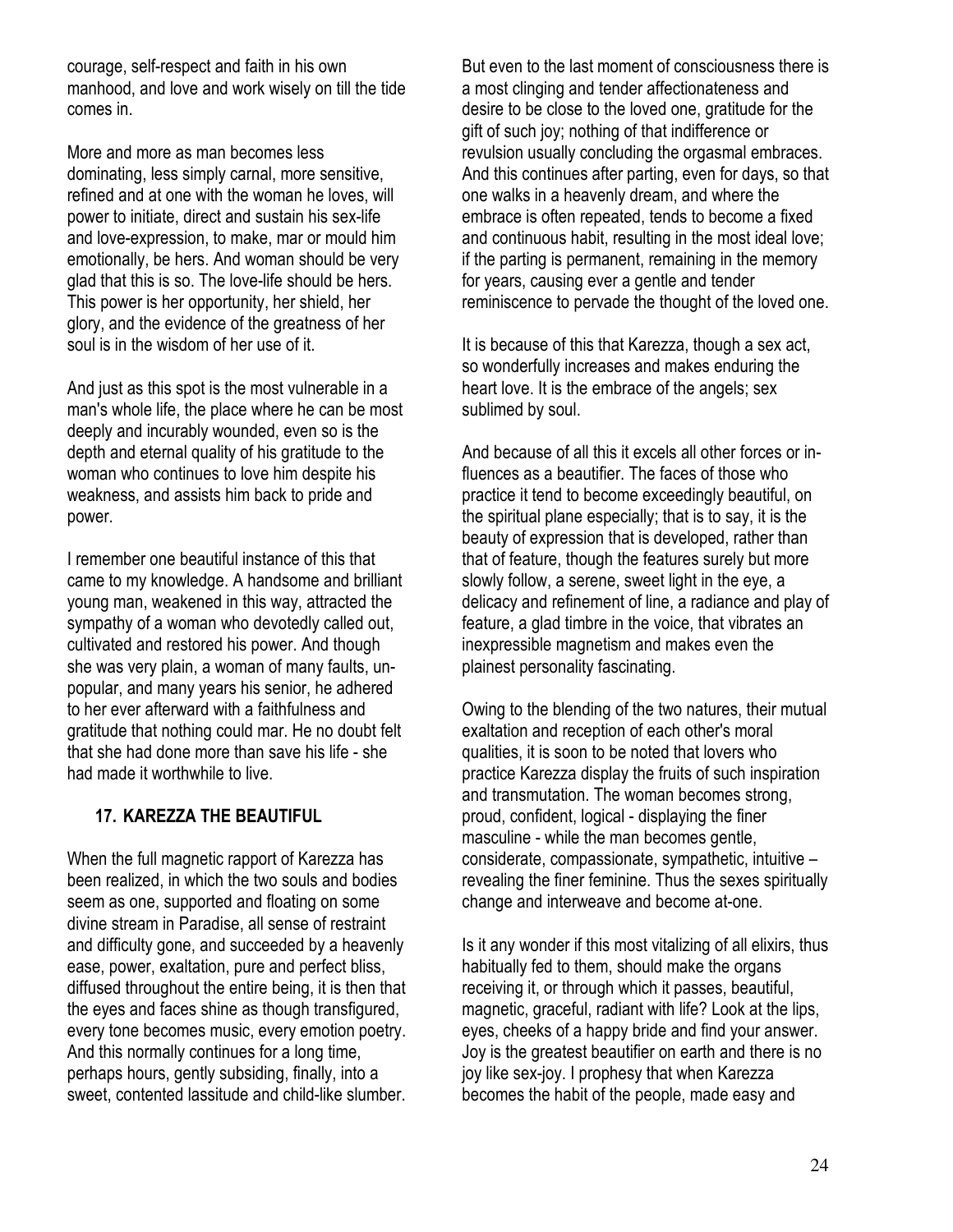perfect by inheritance developing into instinct, that the human race will become beautiful exceedingly, beyond the beauty of all former times; a subtle, inward beauty, shining through. The sex-force, which produces such rapture when felt locally, such a divine ecstasy when diffused in Karezza, will be healing in the hands of the physician, eloquence on the lips of the orator, fire in the eyes of the leader, genius in the brain of the great.

### 18. THE DANGER OF EXCESS

The accusation is continually brought against sexreformers that they become "obsessed by sex" and rush into excess. And this is sometimes deserved, for the tendency to excess exists in every intense nature toward whatever activity may predominate in interest.

But it is no condemnation of any pursuit to prove that it may be indulged in to excess. Its merit or demerit must be shown quite aside from the behavior of its advocates. For excess manifests itself everywhere. Nothing can be imagined more innocent than useful labor, intellectual study, or the desire for safety, yet every day we observe men ruined by overwork, blind or neurasthenic<sup>5</sup> from over-study, or cowardly or weak from excess of caution. Most of the accusers of excess in sex are religious, yet excess in religion, leading to bigotry, fanaticism, religious insanity, is among the very commonest forms of abnormality. To seek physical perfection is certainly most praiseworthy, yet few athletes escape an overstrain in training or competition that damages or kills.

It is common to praise "love" in opposition to sex, but love, so far as it exists apart from sexual expression, is peculiarly prone to excessive manifestation. Maternal love is perhaps the typical and purest form, yet in almost every mother we see her love become over-indulgent, partial and blindly unjust. The jealousy almost always present in the deepest loves, no matter how spiritual, proves excess, and when love is

denied or suddenly withdrawn, unhealthful, insane or criminal symptoms almost always supervene, requiring all the powers of the spirit to quell. With every virtue known to man the same is true. In proportion to the power of any faculty, or the richness and value of any emotion, is the peril of excess. And sex shares this danger with the rest.

The reproach of excess, in many cases, is the result of mere prejudice. There is still an immense amount of theological odium attached to sex in the popular mind. It is a thing apart, to be kept secret and mentioned with bated breath, a thing doubtful and suspicious, if not certainly vile. To those who think thus, all frank interest in and attention to sex is excessive. And there is another large class who have themselves only abnormal interest in sex, knowing it only from experience of lust. To them all interest in sex borders on debauch. A man who studies sex, or writes on sex, is sure to be denounced by such people as "obsessed by sex," yet there is no more reason why a sexologist should not devote himself to the study and elucidation of sexual phenomena, than there is why an astronomer should not study stars or a geologist rocks.

But as sex is interwoven with our deepest feelings, the fountainhead of some of our strongest emotions, it is certainly liable to excess and far be it from me to deny this. There is a very real peril that those who are very loving and strongly sexed may give too much of themselves to the absorbing concerns of passion. A due proportion and balance is necessary in everything.

It is perfectly true that the wine of sex may sometimes go to the head and lead to a preoccupation with sex bordering on satyriasis or nymphomania, just as any other passion may become an emotional intoxication. Love and sex are subject to the universal laws of excess and satiation. Love and the thrill of sex are delightful feelings and we strive to hold them and intensify - this is natural and right within reason, but if continued too long the inevitable result is that the nerves become powerless to appreciate or respond. We may drain the reserves of the other faculties by diverting them all to sex - may thus indirectly weaken and atrophy them and finally may end by devitalizing love and sex themselves. And lovers are prone to

l 5 suffering a nervous breakdown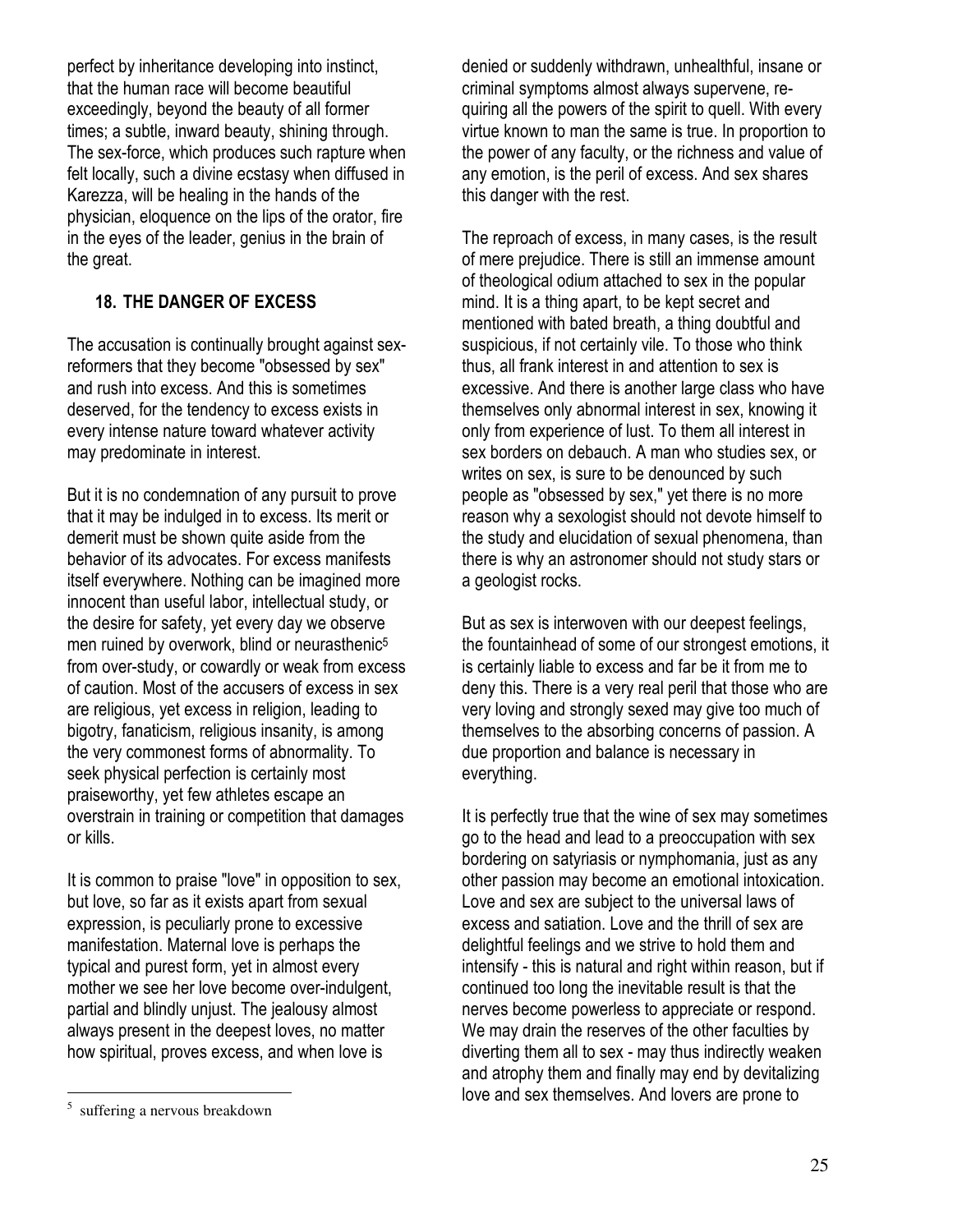spend time and money lavishly on their delight and may thus waste. Loss of sleep is a common source of love-waste too little considered. And in the man there are often the crude losses of the orgasm. There may be a feverish state of the system developed in which appetite and digestion are impaired and application or effective work become impossible; or an abnormal loneliness, destroying appreciation of or contentment with the usual joys of life.

Uxoriousness,<sup>6</sup> or slavish devotion and idolatrous admiration, may cause one partner to abdicate vindication of selfhood and spoil the beloved.

Those who are weak or moderately developed in sex may be less in danger, nevertheless it is to be remembered that the weak person may be overdone by an amount of expression that would be nothing to a stronger one. Excess is an individual matter which each should observe from the center of his own personality.

Those who practice Karezza are less liable to excess, because spared the waste of the orgasm, and because in them the emotion is sublimated and diffused, including soul, body and mind, the entire selfhood, yet they also may overdo. Excess here is more apt to manifest itself in the form of exhaustion from loss of sleep, or from too prolonged stress of tender emotion, or perhaps merely in the form of diverting too much time from other interests, rightfully precedent. There are cases too, not well understood as yet, in which one party exhausts or demagnetizes the other, perhaps acts consciously or unconsciously as a vampire, or in which both mutually exhaust each other. Such symptoms are sometimes observed by two people merely in each other's presence, with no reference to sex, and are not necessarily coincident with any excess, but belong rather to the department of mal-adjustments and misfits, yet may unfortunately co-exist with a good deal of the finest mutual love.

It is possible to embrace too frequently in Karezza, or maintain the embraces too long. Only

experience can determine what is moderation and what excess.

Those who do not use Karezza are vastly more liable to excess, and this usually from too frequent and intense orgasms, too frequent pregnancies, or too coarse, cynical and invasive an attitude. Where there is merely a physical itch or craving gratified, with no mutual tenderness or kindness, or perhaps actually against the desire or protest of one party, sex is always excessive.

If there is no indulgence except where there is mutual consent and enjoyment, mutual kindness and consideration, careful regard for the conditions of health and useful living, and a dominant conviction that all physical acts should express beauty of soul, there need be no fear. Excess is only where the act is individually or socially detrimental.

#### 19. FINAL CONSIDERATIONS

It will be noticed that I lay great stress upon the value of love in Karezza and of refined feeling. For success there cannot be too much of both. Great love and poetry of feeling represent the ideal in the practice of the art of love. But I never forget the limitations of real life. Not all people can be poets. And I quite recognize that it often happens that very good people wish to marry or unite their lives, because they are lonely or physically starving, who yet have not and never could have any great, mutual romantic love. The practical question is: Can such successfully or beneficially practice Karezza? Certainly. The mere skeleton or essential framework of Karezza is this: That the parties be honest and kind toward each other, sexually healthy, the woman willing, the man potent, mutually at peace in their consciences about the matter, and united in their desire that there shall be no orgasm on the man's part. On this basis they can succeed and with benefit, but their happiness and peace will be very inferior compared to what it would be if deeper and higher emotions could be included. But when two pure and trustful friends once begin a relation of this kind, it seldom fails to go on to more beautiful attainments. Karezza seems to create inevitably a tendency to caress and be tender. It is a sort of natural marriage ceremony, which marries more and more with every repetition.

 6 foolish fondness for, or excessive submissiveness to, one's wife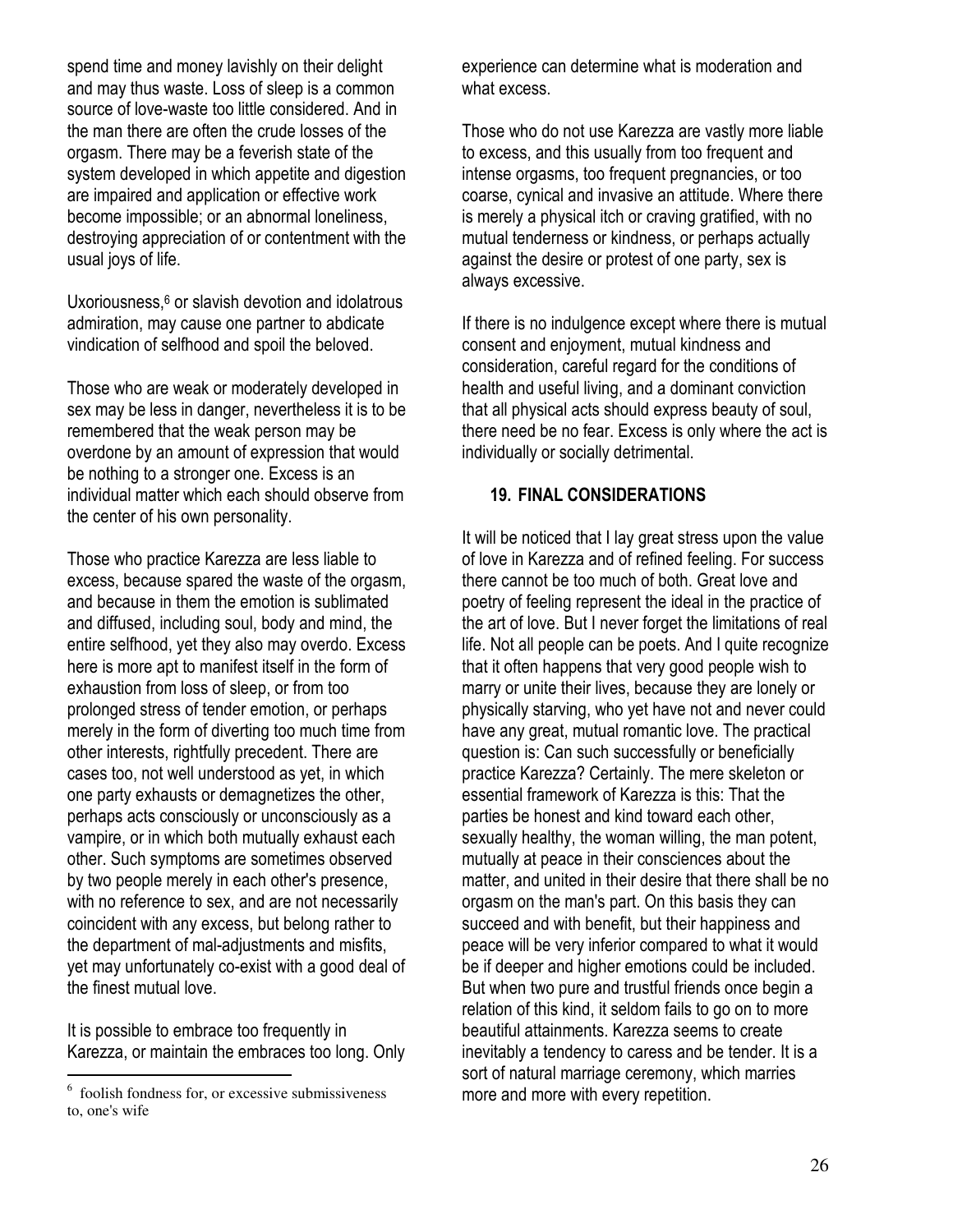In relation to Karezza the question of the orgasm continually arises. The early writers on male continence, I believe, all argued that the seminal secretion resembled that of the tears, was normally secreted and reabsorbed and need never be discharged, except for procreation. Other physiologists, of a later date, declared that the semen, once secreted, could never be reabsorbed and must find discharge, thus denying those who have contended that reabsorbed semen was what gave the illusion," the thrill, the virile feeling, the strongly sexed man knows. It is now believed that this inspiring elixir comes from the ductless glands.

It is very well to have a healthy scepticism about science as about theology. The theories and assertions of science too often crumble and fade before our very eyes. What we know - from experience and observation in practice is a safer guide. And the practical facts are these: An accumulation of semen does occur in almost every man, sometimes, varying very much with different men, which apparently must have vent. It is a surplus. Either more has been secreted than can be absorbed, or, once secreted, it cannot be absorbed. Anyway it will come out. In the man who has nothing to do with women this causes the "wet dream," which is a perfectly natural way of getting rid of a surplus. In Karezza it causes the occasional failure. At least it is one cause. For no matter how expert the Karezza artist, the occasional failure to restrain the orgasm must be counted on. That beautiful equilibrium between the parties which leaves both so satisfied sometimes fails to occur and the man's orgasm irresistibly approaches, he is obliged to withdraw, and his Karezza becomes a coitus interruptus. The success of Karezza appears to depend on the sublimation of mere sex feelings into predominance of love feelings, and upon a diffusion of sex-consciousness so that too much is not concentrated locally. If local concentration becomes too great, an explosion inevitably follows. I have observed that if the woman a man loves becomes suddenly cold or angry toward him this local concentration is very apt to occur. It is more apt to occur with a fickle and moody or coquettish woman than with a steady and deep

one; with a weak woman whose passion is fitful than with a strong woman whose great passion lifts and carries her partner on an even tide. It is harder to be continent on a full meal than on an empty stomach; harder soon after a bath. A vivid emotional experience of any kind may cause it, or intense intellectual exercise. The approach of a change in the weather, if sharp and marked, especially a "cold snap," may bring it about. It is all right and not to be worried over. Coitus interruptus used to be considered very bad for the man, but the modern view is that it is harmless, but may affect the woman nervously by leaving her unsatisfied. But this does not apply to the well-trained Karezza couple because, first the woman has the relation so frequently and so satisfyingly that she can well afford an occasional lapse; and, secondly, she knows that in a few hours, perhaps in a single hour, she may have it again, usually rather better than ordinarily, therefore has no excuse for nervousness. Just as the man must always be kind to the woman and stop the relation at any moment if she grows weary, or for any other reason wishes it, so the woman must be kind to him, cheerful, sweet and patient if he sometimes fails, and by this calling up of her affectional nature effectually cures the morbid self-pity which might make her nervously ill. Most men feel that they must have the orgasm at certain intervals, and there are scientists who have claimed to have discovered a sexual rhythm or periodicity in man which would seem to support this. But this sexual cycle in man appears to occur from once in four day to once a month, according to the individual. On the other hand almost all women want intercourse very frequently and long and leisurely each time, and sexual scientists support this too. It is admitted also by the highest authorities (they do not know Karezza) that coitus interruptus is the surest of all ways to avoid undesired pregnancy, while the contraceptives are none of them safe. Now all these things can be reconciled in Karezza. Let the man learn Karezza and his wife can have intercourse as often and as long as she likes, while the occasional failure gives him the relief of the orgasm at the time of his "period" or some other time.

And there is the question of the woman's orgasm. It is held by quite a good many men, some women, and many physicians say the same, that a woman also needs the orgasm, and that if she does not have it her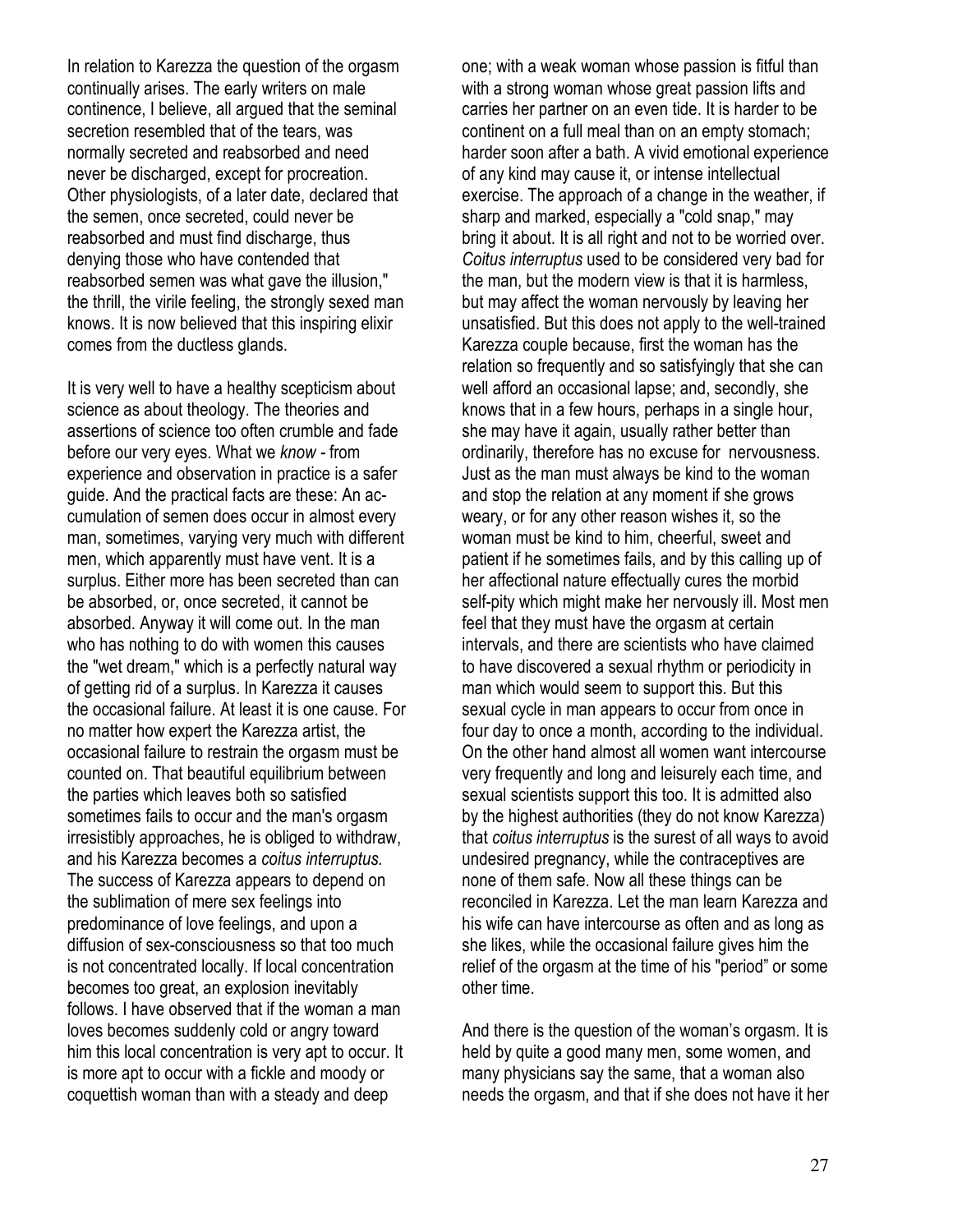health suffers. It is also commonly claimed that the woman's orgasm is essential in conception for the best results.

With these contentions I disagree. I consider the female orgasm an acquired habit and not natural.

The male needs the orgasm to expel the sperm, but the female has no analogous need - her orgasm has nothing to do with expelling the ovum.

In all the animal embraces I have been able to witness, while the orgasm of the male was evident, I could see no evidence of a female orgasm. If the female orgasm is not necessary and does not occur below woman, why should it be necessary of occur in woman?

"To give her pleasure," is the answer, and a good one, but I hold that if she will have Karezza, she can have a finer, sweeter pleasure without it.

My objections to the female orgasm in Karezza (for it is to be noted that in the original "male continence" the woman had the orgasm if she wanted it) are threefold:

That self-control is more difficult for the man where the woman thus indulges herself.

That after her orgasm the woman is less magnetic, enthused and delightful as a partner, enjoys the Karezza less, and quite often soon becomes indifferent, depressed or irritable.

That indulgence in the orgasm on either side cultivates the merely sexual at the expense of the affectional, the romantic, the spiritual.

As I know that a woman who has known the perfect orgasm may deliberately abandon its practice completely in favor of Karezza, on the ground of its being less satisfying than Karezza minus all orgasm, and as I know that women who have never in all their lives had an orgasm may be beautifully satisfied and blissfully happy as well as healthy in Karezza without it, and this more and more as the years go on, I feel that I

have good grounds for saying that I believe the orgasm in the woman is entirely unnecessary and artificial and that she is better off without it.

The ordinary male orgasmal embrace seldom satisfies the woman. It is too brief and animal for her. And if she is not satisfied in sex of course she suffers. But if she can have the orgasm with it, that gives her a kind of satisfaction, and that is why the orgasm seems beneficial to her, and her physician seeing the benefit endorses the act. But the same woman could be better satisfied in the non-orgasmal embrace of perfect and prolonged Karezza, and then the orgasm would be seen to be needless - that is my position.

My objections to the female orgasm in conception are as follows:

When a woman has an orgasm she has a discharge of vital-force and is left demagnetized, as a man is after an orgasm. I believe she demagnetizes the germ in so doing and that in this state it is less fit for impregnation than if there had been no orgasm - but this may be mere theory.

I believe, too, that the ideal way in the procreative embrace is for the man to waive all attempt at pleasure or to prolong the embrace, but to have his orgasm as quickly and forcefully as possible, directing all his magnetism into the seed and drawing nothing of her vital-force from the woman, but leaving it all for the child, and then to come immediately away and entirely withdraw from the room. The woman to have no orgasm, and to remain after the act quiet and recumbent for an hour or more. This also is theory, but at least I can say that where my advice was asked and followed pregnancy occurred, where before was sterility.

And this I know, that a woman can conceive without herself having an orgasm. There is every probability, I would say, considering the sexual lives of the average, that the majority of women conceive without it. I believe she conceives more easily and surely without it, for it is reasonable to infer that the spasmodic motions and abdominal contractions of the orgasm would tend to expel the sperm and then leave the parts negative and flaccid, instead of avid and receptive.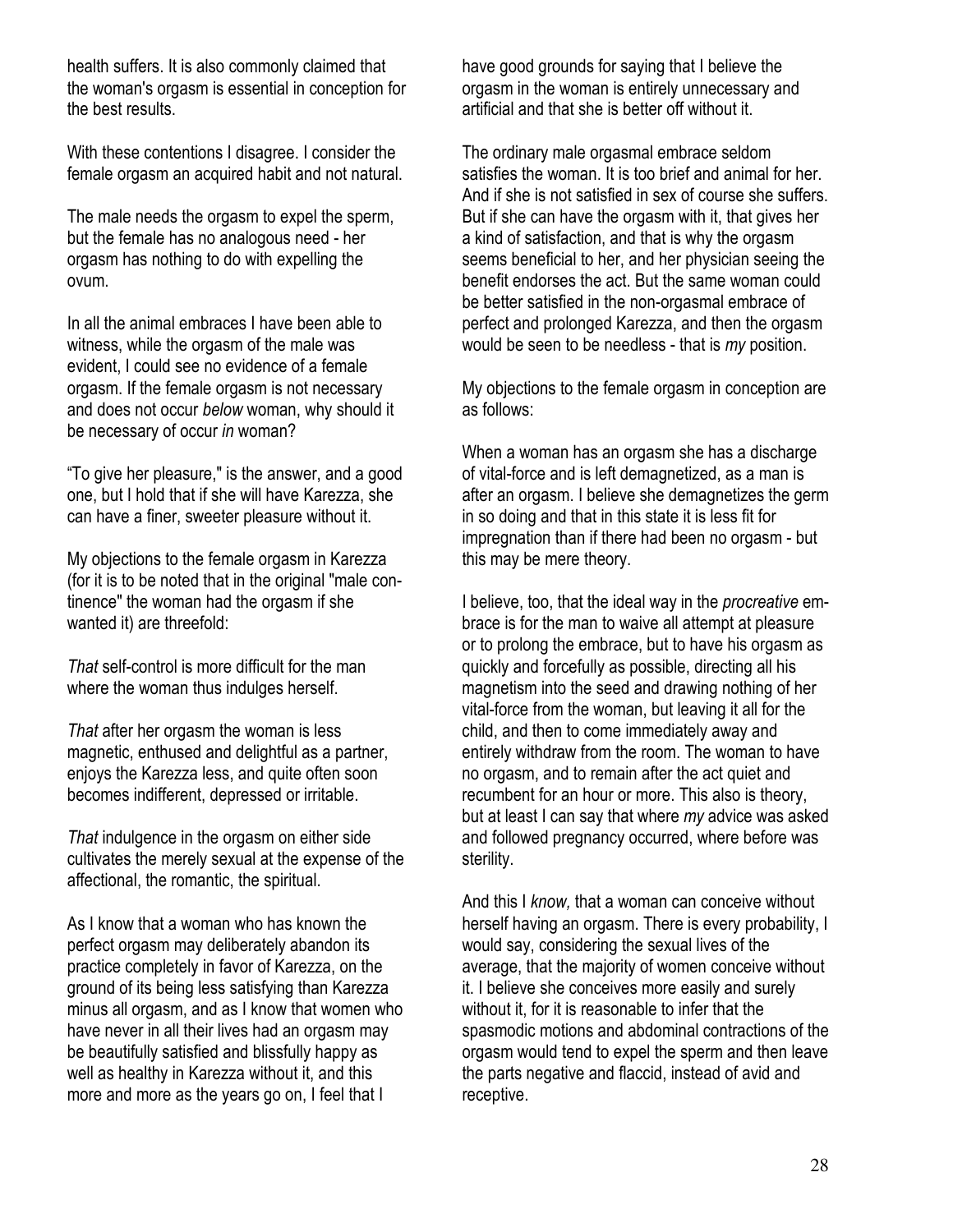I know that a woman can have conception without having an orgasm, have a normal pregnancy and easy parturition, give birth to a perfect child, destined to grow up beautiful and healthy in body and a genius in mind. What more or better can any mother do? There remains the further question of Karezza in pregnancy: I feel sure the woman is better off in pregnancy without the usual orgasmal intercourse. It is liable on the man's part to be too violent and to cause her injury. And for the woman herself to have an orgasm might certainly bring a miscarriage. But on the other hand, I believe an occasional very gentle and quiet and tender Karezza (the man being careful of his weight) is most beneficial to the pregnant woman, and even to the unborn babe which is thus bathed in the magnetic aura and enfolded in the love of both its parents.

The woman feels it a very great comfort to have her husband's love embrace at such a time and often peculiarly longs for it. I have never seen or heard of any bad results from it and I recommend its considerate use.

The advantages of Karezza, as a love-act and otherwise, may be summed up as follows:

It permits the embrace more frequently.

 It permits full penetration, contact and motion to the fullest extent, with no intervening substance whatever, thus completely satisfying woman's greatest sexual craving, which is for long continued, tender touch, as deep as possible, as long as possible.

It gives the slower, more deliberate, more luxurious nature of the woman plenty of time to be fully aroused and fully satisfied.

 It satisfies her love-nature along with her sexnature - which to her is the most important thing.

 It removes all fear of pregnancy, so that she feels safe.

 It requires no lotions, douches, greases, tampons, plugs, pessaries, drugs, syringes, skinpockets, rubber bags, napkins, getting up in the cold, or any adjustments whatever - it leaves the poetry of the act not only intact, but intensifies it. Thus it satisfies the imagination, the craving for the ideal.

Because it cultivates self-control and requires the sublimation and transmutation of the merely sexual into the tender, the loving, the gentle, the romantic, its inevitable tendency is elevating, not degrading, to redeem and purify sex, not only to maintain its perfect natural innocence, but to add to it the chivalrous, the moral, the religious, in an ascending scale. Thus it satisfies the mind and soul.

It gives complete birth control.<sup>7</sup>

A general knowledge and use of it must certainly lift most of the odium which now attaches to everything sexual, thus increasing the respect for and appreciation of sex, its liberty and exercise, thereby automatically removing gradually the curse of social reproach.

Between the well-mated it leaves no sense of weakness or exhaustion, but one rather of sweet satisfaction, fullness of realization, peace, often a physical glow and mental glamour that lasts for days, as if some ethereal stimulant, or rather nutriment, had been received.

As this satisfaction is always normally combined with a grateful affectionateness and tender yearning toward the partner, it maintains, increases and makes habitual the union.

Where properly and successfully performed between the well-mated it gives the most absolute and perfect satisfaction without the orgasm.

Withdrawing the sexual electricity from the merely sex-organs, distributing it throughout the system and discharging it from every part toward the loved one, exchanging with that loved one, every part so used is electrified and vitalized and becomes more beautiful - Karezza is the greatest beautifier.

And this satisfaction, joy and perfected love inevitably react to increase the general physical health and mental vigor - Karezza maintains youth and is one of the best of the health exercises.

<sup>&</sup>lt;sup>7</sup> This is not true. It does, however, make conception less likely.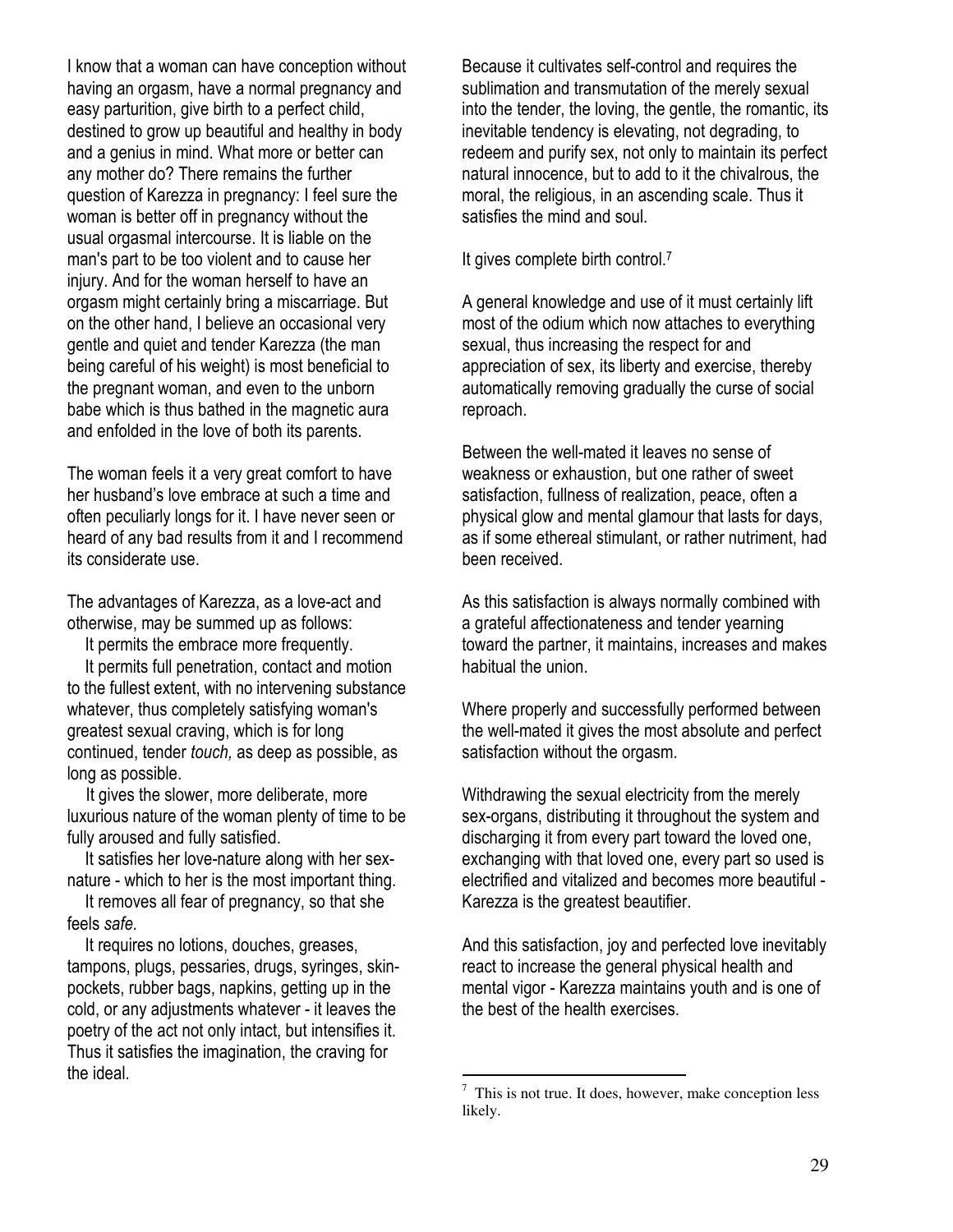### **APPENDIX**

A school of physicians has arisen which claims the orgasm as a most important function, beneficial, and justifiably attained by artificial means if natural ones are not available, including with apparent approval, masturbation and the use of mechanical and chemical contraceptives.

The chief evil of this teaching appears to be that it is calculated to leave the reader of little experience with the idea that orgasms are practically harmless, that excess is unlikely, and that if no immediate bad results are noticed the practice may be indulged in to about the limit of desire.

To understand this problem we must consider the endocrine system.

In the organism there are ductless glands whose function is to deliver energy. These glands and the varying power of their function, I conceive to have a most intimate relation to the orgasm, its need and nature. Where these glands work excessively we may have a condition of almost or quite maniacal energy, quite upsetting the usual inhibitions; or, at the other extreme, where their action is deficient, we may have depressions, weakness, melancholy, cowardice, neurasthenia. Sexual love inspires the ductless glands to action, which is one reason why it is so healthful and joyinspiring. To those who have deficient action of the ductless glands, sexual love becomes most beneficial, giving strength, courage, optimism, because it brings their action up to normal, or nearer to normal. But to a man who has excessive action of the ductless glands, sexual love, or sex-relations, may so increase this that a painful tension is created even a state of emotional intoxication or madness that may be insane. All sexual crimes, rape, jealous murder, outrages of "Jack-the-Ripper" type, originate in this sexual insanity caused by excessive action of the energy glands - or that is my theory. On the other hand bashfulness, impotence, occur where the endocrine glands do not work strongly, or work fitfully, and give rise to melancholy and an "inferiority complex" before the adored one.

The relation to the orgasm is this: In the normal man, under usual conditions, it may be conceived that the semen secreted is all absorbed as fast as secreted, no surplus accumulates, no pressure is felt. There is a steady, normal output of energy from the ductless glands, neither excessive nor deficient. That the semen can be and is absorbed I think is satisfactorily proven by the numerous instances where men have been sterilized by accident, disease, or intentional operation in such a way that the testicles are left unharmed, but the semen is cut-off from its natural outlet. After being once secreted only two things are possible - either it must be absorbed or it will form a swelling. It does NOT form a swelling, therefore it certainly is absorbed.

And the orgasm is not essentially a discharge of semen, for it is possible for a man to have an orgasm with no discharge of semen, and women, who have no semen, can have orgasms as violently as any man. An orgasm is essentially a violent emotional discharge of energy or nervous force. Fits of rage, weeping, etc. are often truly orgasmal, and in many cases serve as substitutes for sexual orgasms, as in hysterics. Where the ductless glands are excited to more than usual activity, energy accumulates in the nerves and a demand is felt for its discharge. If the thoughts are then sexually excited there will be a demand for a sexual discharge, especially if the excitation has been of a sort to cause the energy to accumulate in the sexual centers, causing congestion. For wherever the nervous energy flows the blood flows also and remains congested unless the energy is discharged or withdrawn.

Now observers report very differently as to after effects of orgasms. Some "feel like a sick dog," or report dizziness, lassitude, weakness, dimness of vision, perhaps vomiting or fainting, while others only feel relaxed and soothed or declare energy and buoyancy increased. Some can endure only one orgasm at long intervals of perhaps a month or more; others glory in daily orgasms or even a number at one interview. Even the same individual often experiences a wide range in power or in good or bad effects. How explain these differences in the testimony of good witnesses? I think an understanding of the ductless glands explains all.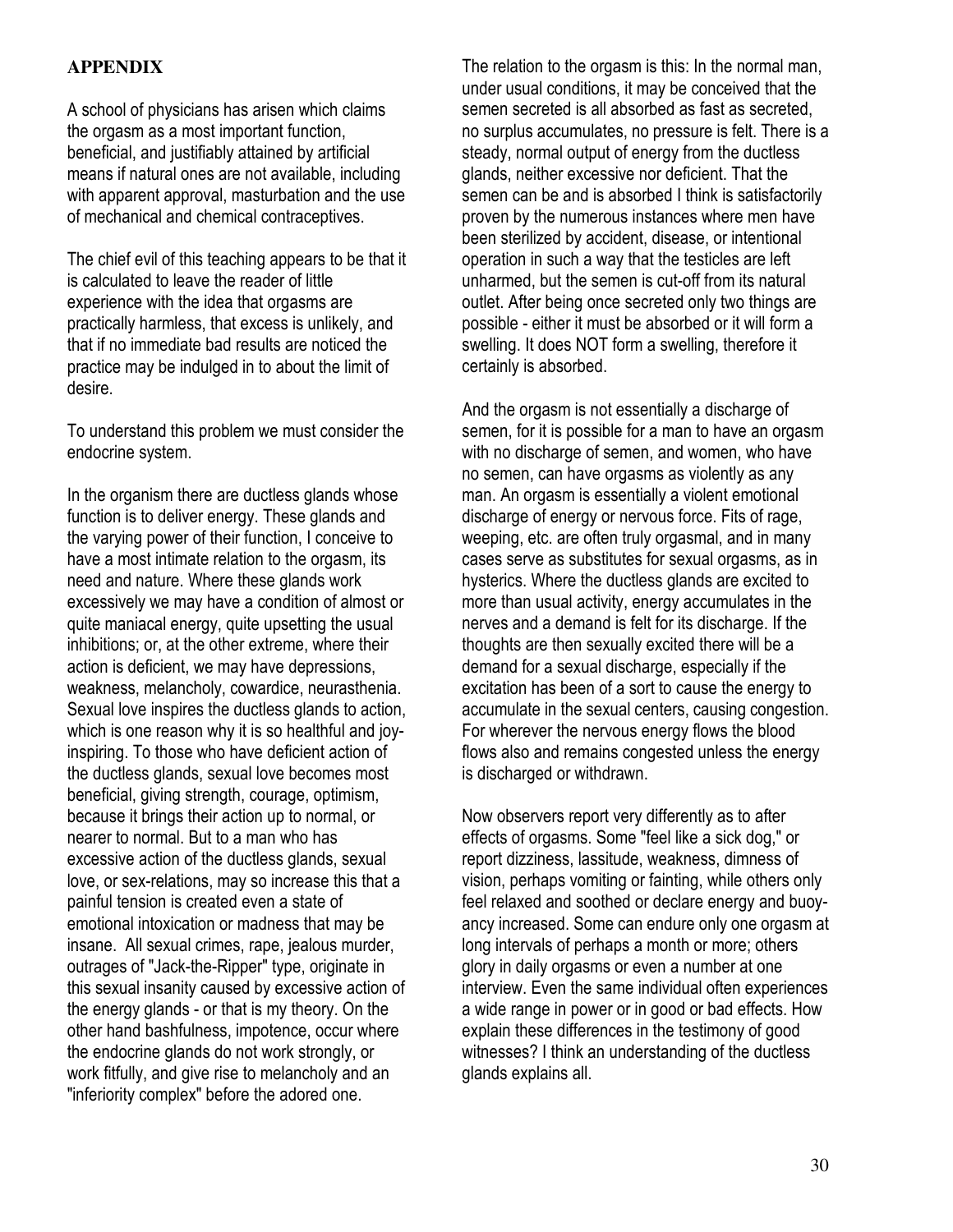There are those in whom these glands work with more than usual power and if the energy thus received takes the direction of the genitals for an outlet, such a one feels a tremendous need of an orgasm, and, if he has it, he feels it relieves and benefits him, and if his glands are excited by the sexual embrace they may rush more energy into the vacuum, even an increased amount, making repetitions possible until the pressure is lowered. During this the contagion of his emotions may excite the glands of the woman and she also may have multiple orgasms, or may have them anyhow because of her own endocrine flow.

On the other hand a man in whom the flow of endocrines, or hormones, is only normal may feel quite spent after an orgasm, demagnetized, and must rest before a repetition. If his glandular flow is weak and a surplus only slowly accumulates, then, if he repeats too soon, he may spend not only his too scanty surplus, but may draw on his reserves to a degree that may cause uncomfortable or even alarming symptoms.

But must the nervous sexual surplus find an outlet through the orgasm? Yes, say the doctors of the orgasmal school, or health suffers. Here is where I differ. They recognize a coitus completus, a coitus interruptus, a coitus reservatus, and I would add a coitus sublimatus, which may also be a coitus completus in another way. I teach an embrace in which, in its perfect realization, there is a complete dissipation of congestion, complete discharge of nervous surplus, complete relief from tension and a complete satisfaction. An embrace peculiarly suited to the weak, because its action is to increase the function of their ductless glands and to make strongly sexed individuals out of those previously afraid of sex or feeling themselves sexual failures; and which can also completely satisfy the normally strong.

But where the technique of the orgasmal school is followed this embrace can hardly be realized, especially by those of powerful surplus. For everything in their technique tends to create a local congestion which must find relief in orgasm or distress follows. A "mutual, reciprocal, simultaneous friction" must certainly produce this

result. I teach an alternation of friction, one positive while the other is passive, or else mutual quiet, magnetation and sublimation being the object. With them the whole matter is sexual and tends downwards to a sexual conclusion. With me the sexual magnetism is generated simply as a current on which to carry the love message, or by which to create the love light, all to be sublimated upwards to a romantic, poetic, spiritual conclusion, satisfying sex incidentally. They would concentrate the energy on the genitals and I would diffuse it from the genitals throughout the system, from the sexual to the affectional, from sex-desire to romance, tenderness, spiritual exaltation and love, affording, I contend, more complete satisfaction than an orgasm, especially to the refined.

And their method requires always the use of contraceptives, or else observance of times and seasons (all such safeguards being conceded by the best authorities unsafe and unreliable), while my method may be used at any time, with "nothing between," and all of Nature's romance of touch unrestrained, with the certainty that where no semen discharges no conception occurs.

One believes he has discovered what becomes of the semen in Karezza - that it leaks backward and comes out in the urine. But better authorities claim that leakage of semen only occurs in diseased conditions, and not at all from continence. I think where the sublimation and absorption are carried to the right degree there is no leakage, but I think it possible that it occurs where the excitement exceeds the sublimation.

I am willing to concede that where the intercourse is of such a nature as to cause a congestion that is not sublimated, or where sexual congestion occurs and sublimation and magnetation are not available, the orgasm may have a necessary place. Perhaps it must be admitted that everything has somewhere its use.

The idea that when once the usual amount of semen has been secreted, secretion largely or completely ceases, only enough being secreted usually to replace what is absorbed, and this even under frequent or habitual sexual excitement, is, I believe, probably correct, and agrees with my own